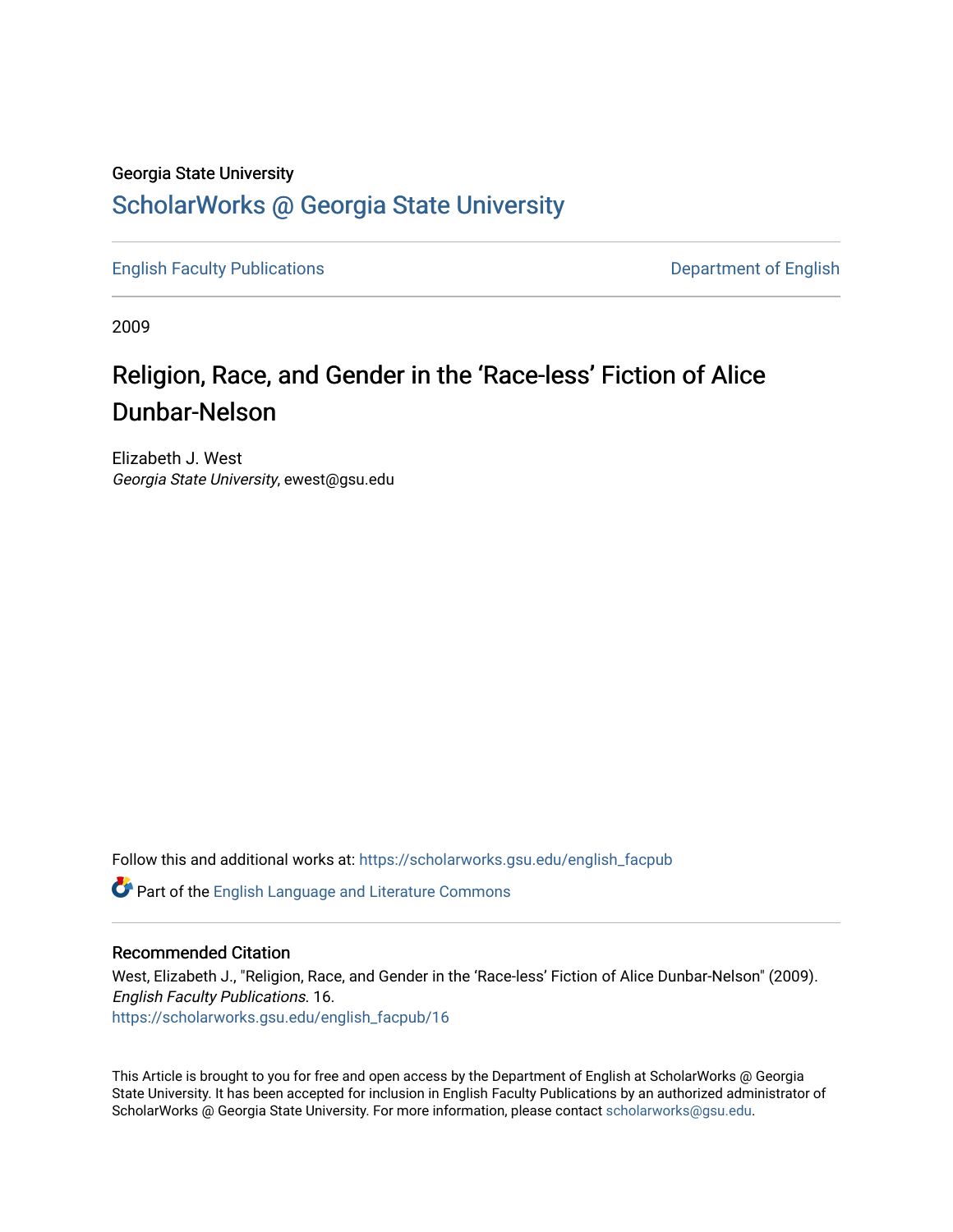Dr. Elizabeth J. West Dept of English Georgia State Univ

Religion, Race, and Gender in the 'Race-less' Fiction of Alice Dunbar-Nelson

Born in New Orleans, Louisiana in 1875, Alice Ruth Moore was the product of New Orleans Creole society and a post-Reconstruction South that reinstituted a polarized racial divide. Black by American constructs of race, Alice Ruth Moore belonged to that society of fairskinned blacks who could and often did pass as white. Though sometimes straddling the color line, this predominantly educated, elite society of blacks proved a significant presence in black activism and arts. While most of these turn-of-the-century black activists did not experience the depth of poverty and discrimination suffered by the larger population of blacks, they were nevertheless committed to black uplift. Alice Ruth Moore was one among this society, and for much of her adult life she directed her efforts to black intellectual activism. She was one among many black leaders energized by the belief that blacks would come to know prosperity and progress through education, and that through print media their struggles, sufferings and achievements could be given voice, even in the wake of the South's Jim Crow society. While the close of the nineteenth century marked a return to the Old South, that is, white rule and black subjugation, blacks nevertheless made strides in education and, despite the terror and apartheid of the Jim Crow South, black activism persisted.

The nineteenth century closed with the promises of post-war Reconstruction a worn and faded dream: blacks found themselves again relegated to second-class status. While they were no longer enslaved, blacks were installed again as the main labor source for the agricultural south, and they were remanded to a system that left them economic, political and social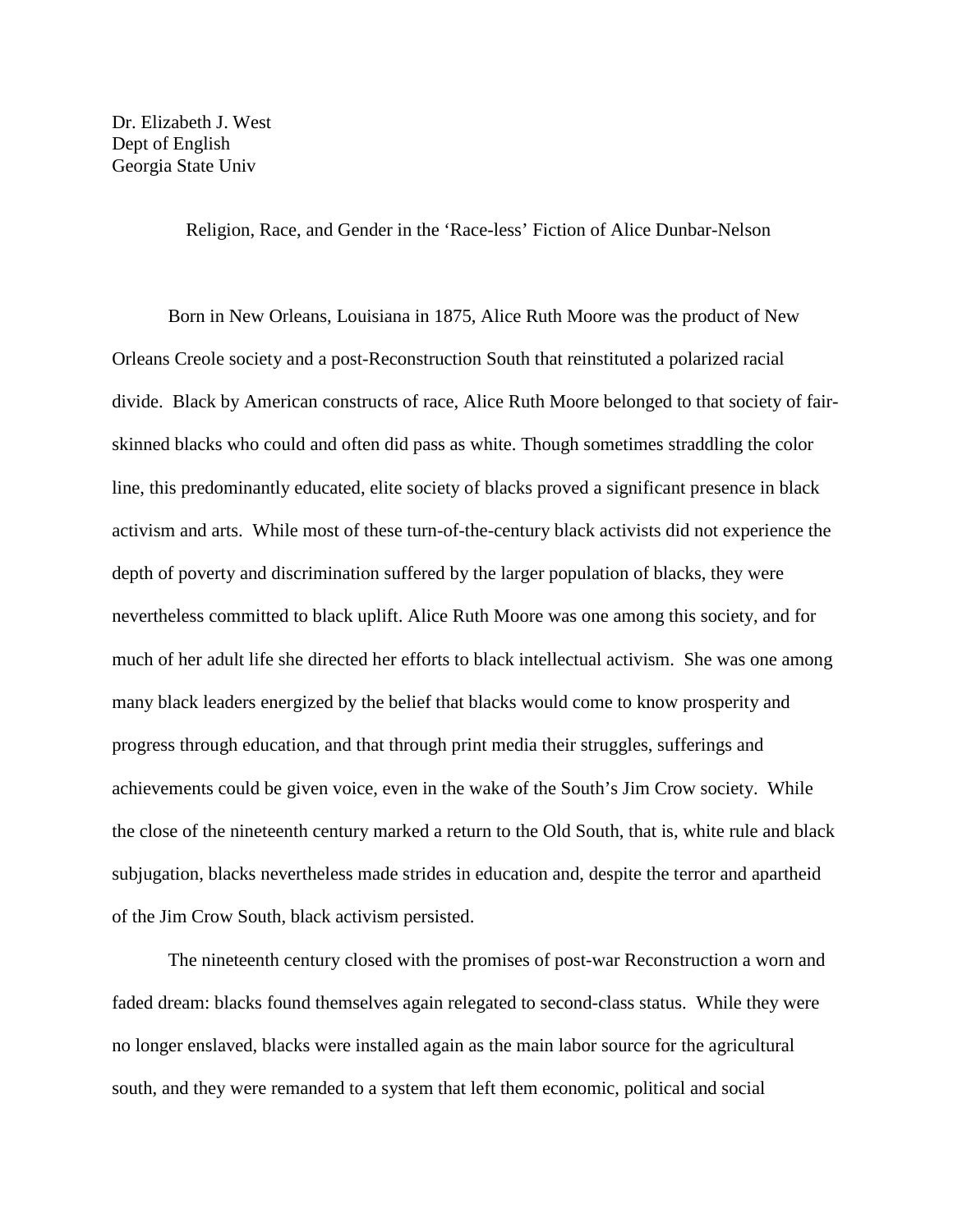prisoners. The slave system had been replaced by the sharecropping system—a land tillage and rental system that left most black sharecropper farmers in a cycle of unending debt to the white landowners from whom they rented. Throughout urban enclaves in the south, black workers fared little better: in southern cities such as New Orleans blacks had to contend with hostile white laborers who viewed black workers as a threat to their employment security. Despite this bleak economic picture and the social and political alienation that it fostered for blacks, the late nineteenth century was not a period of utter despair for blacks. The literacy rate for blacks was increasing, and with the rise of black institutions of higher learning blacks were becoming more educated. Black leaders understood the promise of this trend: with the growth of black schools, blacks could become educators in their communities, and with the rise of literacy, black leaders could better mobilize their activism. The evidence of this dynamic is seen in the rise of black magazine, newspaper and literary publications at the turn of the century.

Alice Ruth Moore (later known as Alice Dunbar-Nelson—after first marriage to Paul Lawrence Dunbar, and second marriage to Robert J. Nelson) elicits little critical attention from contemporary literary scholars. However, in her own lifetime, she was well entrenched in African American literary life. Dunbar-Nelson published two volumes of short writings at the close of the nineteenth century and well into the early decades of the twentieth century her publications included newspaper and magazine articles, poems, and editorial projects. The body of Dunbar-Nelson's works consists of her nonfiction projects; her lengthiest creative projects were her first. It is in these two collections that we find Dunbar-Nelson interrogating through fiction the connection between gender and Christianity, and she chooses settings that are most familiar to her. Although published in the era of the women's club movement that highlighted a surge in black woman activism and publishing, *Violets and Other Tales* (1895 as Alice Ruth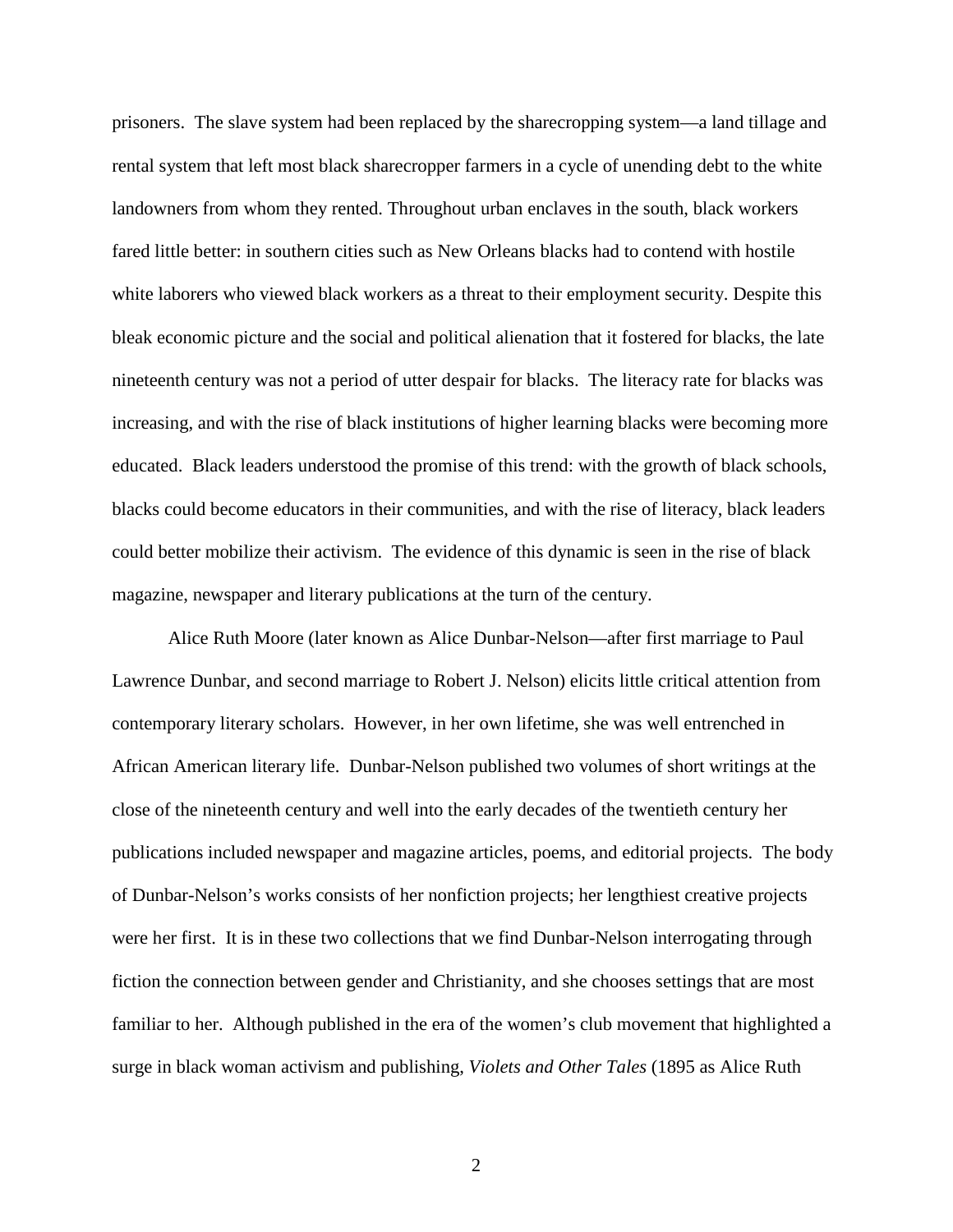Moore) and *The Goodness of St. Roque and Other Stories* (1899 as Alice Dunbar) have been awarded only cursory critical attention. Dunbar-Nelson's relative obscurity in comparison to literary peers Frances Harper, Anna Julia Cooper, and Pauline Hopkins may have much to do with the unconventional nature of her writing. While Gloria T. Hull credits Dunbar-Nelson with helping to "create a black short-story tradition for a reading public conditioned to expect only plantation and minstrel stereotypes," Hull chides Dunbar-Nelson for what she deems her flawed strategy (xxxi-xxxii). According to Hull, " her [Dunbar-Nelson's] strategy for escaping these odious expectations was to eschew black characters and culture and to write, instead charming, aracial, Creole sketches that solidified her in the then-popular 'female-suitable' local color mode" (xxxii).

Since Hull's 1988 unflattering introduction in the Schomburg edition of Dunbar-Nelson's works, scholars have returned to Dunbar-Nelson's early fiction to reexamine charges that her writings are aracial platitudes, lacking social and political consciousness. Framing their readings of Dunbar-Nelson's works in the New Orleans milieu that shaped her imagination, a number of critics now argue that Dunbar-Nelson's early fiction "reveal underlying themes indicative of race and class differences in the socially stratified New Orleans at the turn of the century" (Gowdy 227). In his essay examining race and politics in Dunbar-Nelson's early fiction, Jurgen Grandt weighs in on the debate. Grandt concedes that "located at the intersection of the genteel and the local-color traditions, [Dunbar-Nelson's early stories] remained for the most part devoid of any explicit social commentary or even racial markers (46). While Grandt appears to simply reiterate Hull's position, he quickly qualifies this assertion and explains its shortfall. Grandt maintains that "it is only on the surface that her stories eschew social and racial issues," and that Dunbar-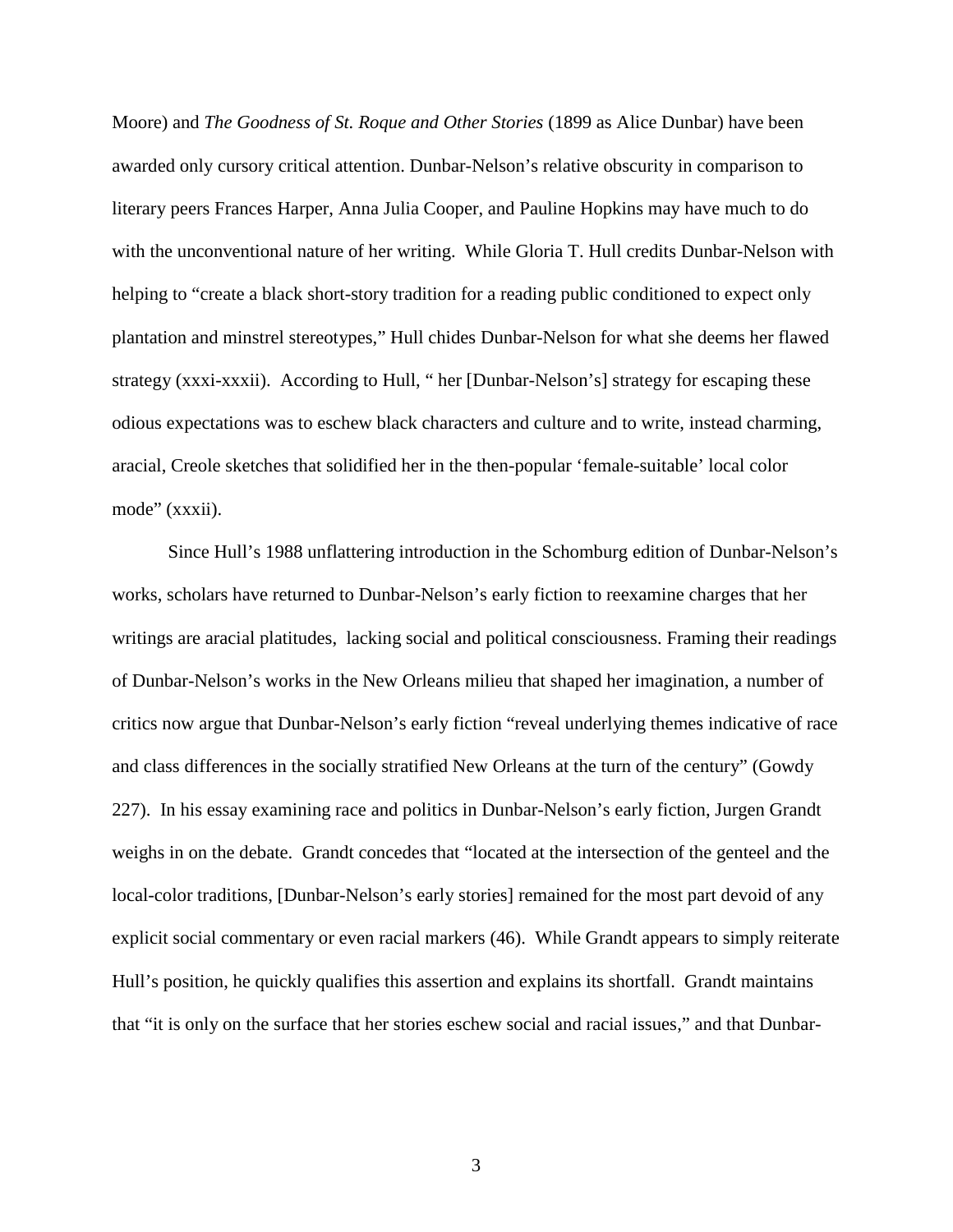Nelson's early work "contains multiple and often ironic layers of meaning which emerge only if placed in historical context" (47, 54).

Many critics read Dunbar-Nelson's use of creole characters as a marker of whiteness or racial indeterminacy; however, Dunbar-Nelson's concept of identity and race was informed by New Orleans' unique racial history. Kristina Brooks explains the dynamic of positionality in interpreting matters of race and identity in Dunbar-Nelson's New Orleans fiction: "Outside readers' tendency to view Dunbar-Nelson's characters as racially indeterminate is partially a function of their own unfamiliarity with Dunbar-Nelson's native city and its singular history of tripartite social stratification" (4). Brooks cites Virginia Dominguez who explains that "the 1808 project of the Louisiana Civil Code acknowledged the existence of three social sectors—whites, free people of color, and black slaves" (4). This tripartite society was a staple of antebellum New Orleans society but would be disrupted by the influence of the larger South's post war insistence on a polarized black-white society. Unless they chose to pass, this then left many black creoles—gens de coloeur—of the late nineteenth century relegated to the bottom social rung with the larger black New Orleans population.

In Dunbar-Nelson's turn-of-the century New Orleans creoles of color were then struggling to negotiate their new lowered social status. Many who had enjoyed better labor and social opportunities, now met with the discrimination and alienation that had long restricted the progress of their darker counterparts. This period of transition resulted in some creoles of color abandoning their multiracial identity and choosing instead to pass for white. Others would accept their new social relegation, while many would hold on to their historical identity despite the overriding polarized climate. It is this cloudy social atmosphere, with mixed and uncertain shades of identity and class that informed the early fictional sketches of Dunbar-Nelson. As for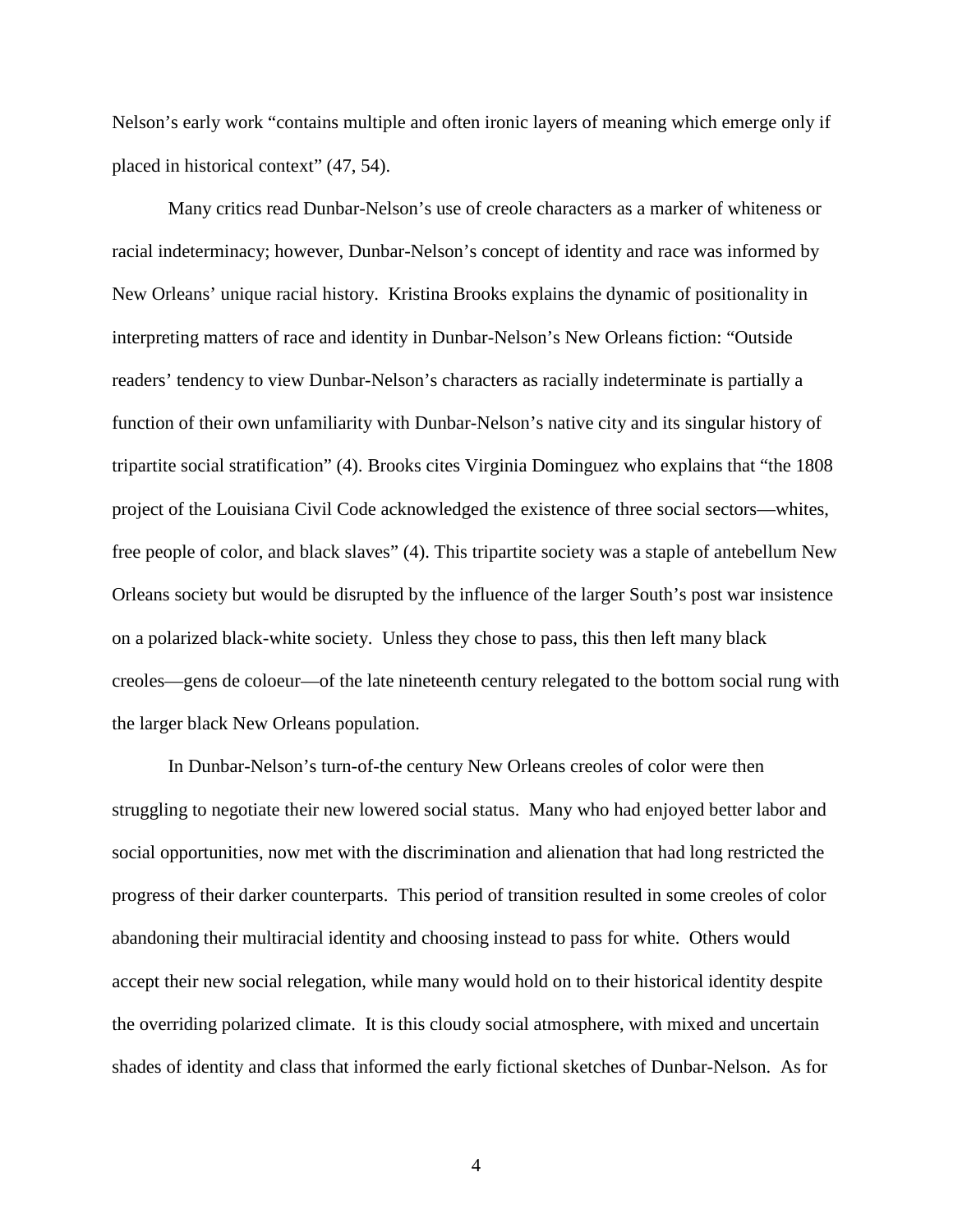readers of Dunbar-Nelson's early sketches, their determination of character identities rest largely with their insider-outsider gaze: "Thus, a local audience, privy to the well-known stereotypes, will experience a racialized reading of the same stories that a non-local audience will find racially unmarked. . . . Just as countless Creoles of color successfully passed for white in New Orleans at the turn of the century, several of Dunbar-Nelson's Creole characters are able to pass in their encounters with non-local readers" (Brooks 8).

While contemporary critics suggest that Dunbar-Nelson's relative obscurity is the result of her fictional creole/non-black characters, Dunbar-Nelson's rejection of gender paradigms and genre expectations further contribute to the scant attention awarded her work. Unlike her black female contemporaries, Dunbar-Nelson overtly rejects sentimental paradigms that seat womanhood in Christian virtue. In Dunbar-Nelson's fiction, Christianity is not the medium through which the heroine emerges into ideal womanhood. Nor does Christianity facilitate domestic bliss and security. On the contrary, her heroines meet with fatal circumstances, oftentimes as a result of their blind faith—a faith rooted in a Christian worldview that delivers women over for exploitation in a male-centered world. Dunbar-Nelson not only challenges representations of Christianity as redemptive, but more poignantly she explores Christian conventions and ideals as mere enablers of white male hegemony. Dunbar-Nelson's short writings represent a significant nexus from the more genteel literary constructions of her contemporaries to the emergence of black women's fiction in the twentieth century that overtly interrogates the place of Christianity in black life. In this regard, Dunbar-Nelson presages the religious skepticism that informs the likes of Nella Larsen's Harlem Renaissance novel, *Quicksand* and Zora Neale Hurston's *Their Eyes Were Watching God*.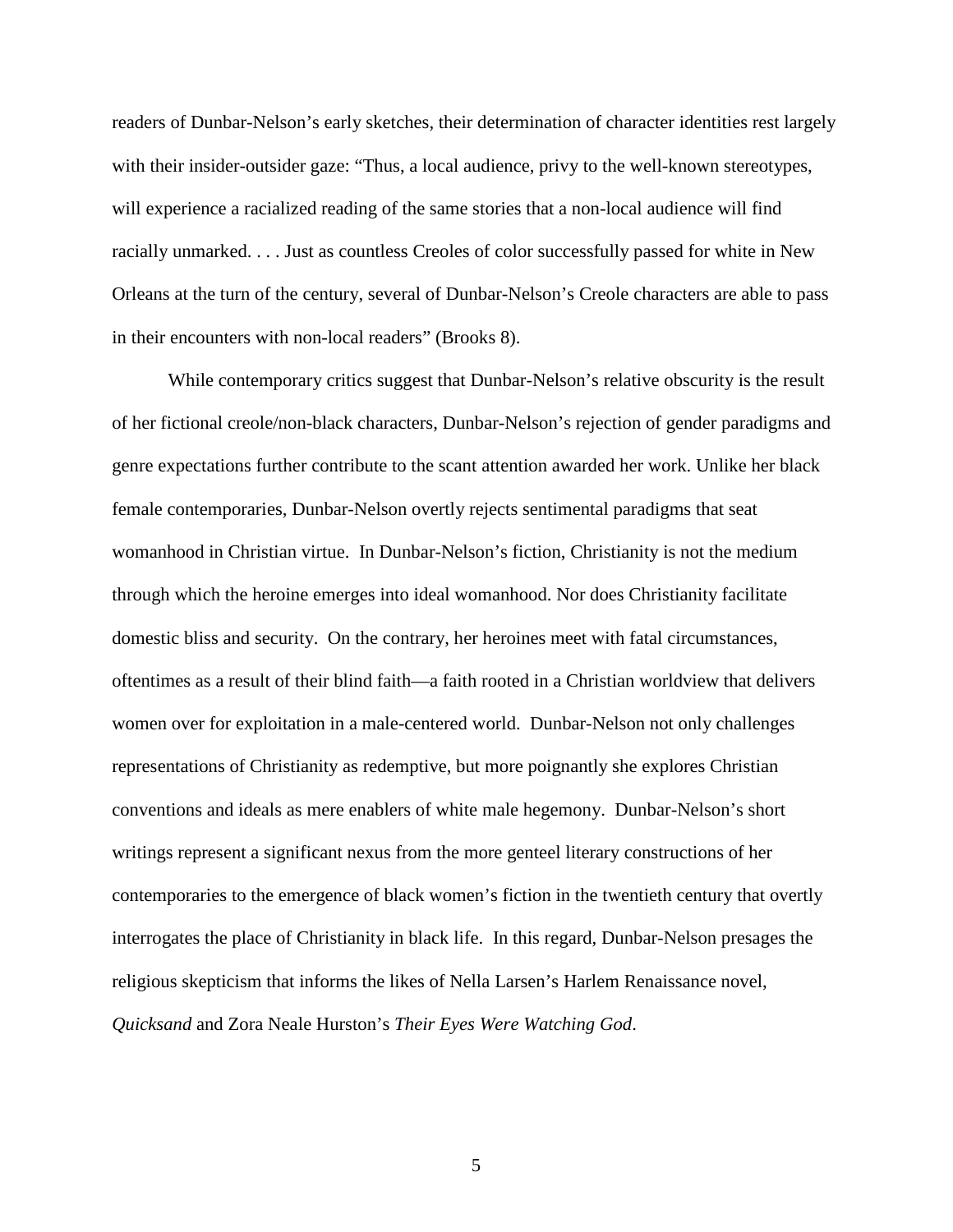*Violets and Other Tales* and *The Goodness of St. Roque* are collections of independent short works that vary in themes. This is especially the case in *Violets and Other Tales*, a volume of 29 vignettes containing poems, short stories, and essays that explore social, religious and literary questions. Several of the sketches in this collection focus on romantic relationships, and the endings in these works are usually not happy ones. For the most part, women do not fare well in Dunbar-Nelson's stories of romance, and this is particularly the case in the two most tragic tales in the *Violets* collection. The heroines in "Violets" and "Little Miss Sophie" meet with tragic endings that are notably interwoven into a backdrop image of Christianity and the church. In "Violets" Dunbar-Nelson employs this image to highlight her heroine's role as victim; however, in "Little Miss Sophie," she implicates the church as an agent in a systematic victimization of women that exceeds mere matters of the heart. With New Orleans as the backdrop in much of Dunbar-Nelson's early fiction, the Catholic Church signals her more general critique of Christianity and the church. In contrast to the predominant Protestant population of the colonial United States, New Orleans was a Catholic hub. While U. S. expansionism generally took on a Protestant face, New Orleans remained unique not only as an enclave of Catholicism in the South but in the U.S. at large. Rooted thus in this unique religious islet of an otherwise Protestant nation, Dunbar-Nelson's early sketches suggest that "the Catholic religion is more oppressive than comforting" (Brooks 13).

Four years after the publication of *Violets*, Dunbar-Nelson published *The Goodness of St. Rocque* (1899), a collection with fewer sketches and one that was less eclectic than its predecessor. *The Goodness of St. Rocque* was not a montage of genres, but rather a collection of 14 short stories, three ("Titee," "A Carnival Jangle," and "Little Miss Sophie") that had been included in the *Violets* collection. While the themes vary, half the stories are romantic tales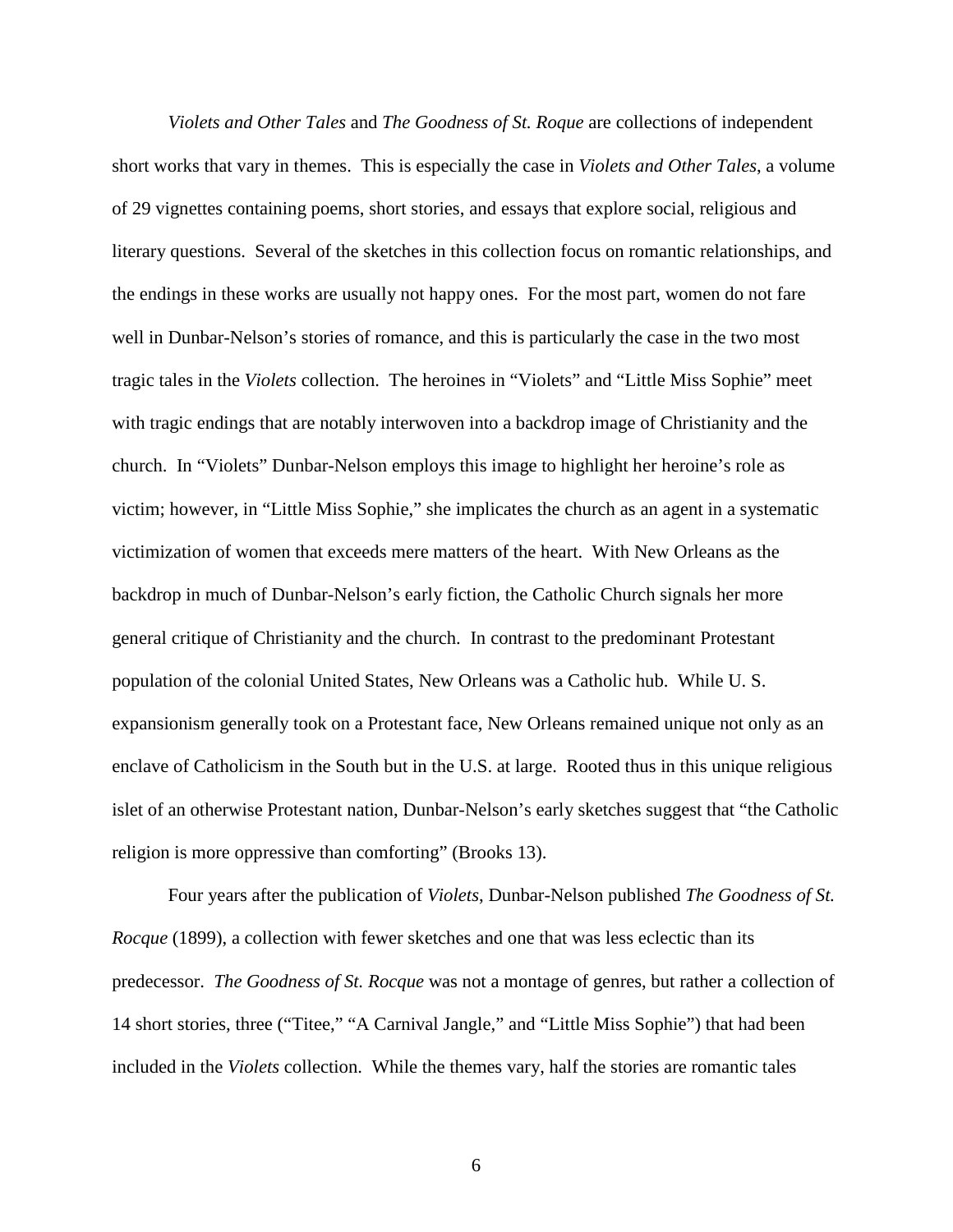where again the heroines meet with suffering and despair in their romantic encounters. Only in the light-hearted opening tale, "The Goodness of St. Rocque," do we find a story of love and desire where the heroine meets with a happy ending. In this story, the young, jealous Manuela consults with the Wizened One, a soothsayer whose conjurations meld African and Christian practices<sup>[1](#page-7-0)</sup>, to secure her lover, Theophile, who is being wooed by a petite, blond rival named Claralie. The Wizened One instructs Manuela in a ritual of prayers and candle lighting that is clearly connected to Catholic ritual; however, she concurrently gives Manuela a charm that she must wear around her waist. The charm has no connection to church tradition, but rather signals a connection to African spiritual systems that maintain the use of charms or amulets to secure good fortune. This reminiscent African practice underscores Gloria T. Hull's acknowledgment that in her later fictional work, *A Modern Undine*, Dunbar-Nelson "reveals her connection with myth, the mystical, and the spiritual," a connection that "was rooted in her mother's Obeah beliefs and enhanced by her own attention to the spiritual arts" (xiv). The story concludes with Manuela and Theophile wedded and the narrator wondering which ritual had affected this happy ending: "If you had asked the Wizened One, she would have offered you a charm. But St. Rocque knows, for he is a good saint, and if you believe in him and are true and good, and make your nouvenas with a clean heart, he will grant your wish" (16). This African-Christian dualism seems to suggest that while the Wizend One called on both traditions, the "good saint" is the more likely source of Manuela's fortune. This conclusion is not so convincing, however, if we

<span id="page-7-0"></span><sup>&</sup>lt;sup>1</sup> In her essay, "Alice Dunbar-Nelson's Local Colors of Ethnicity, Class, and Place," Kristina Brooks explains that Dunbar-Nelson often names places in her fiction that correspond to real life locations that then offer information about her fictional characters. She explains that "St. Rocque's is a small, eccentric chapel in New Orleans which is associated with mixed Catholic and voodoo, or hoodoo, practices" (23). Thus, the mixed African-Catholic inclination of the heroine, Manuela, reflects a particular sector of New Orleans society.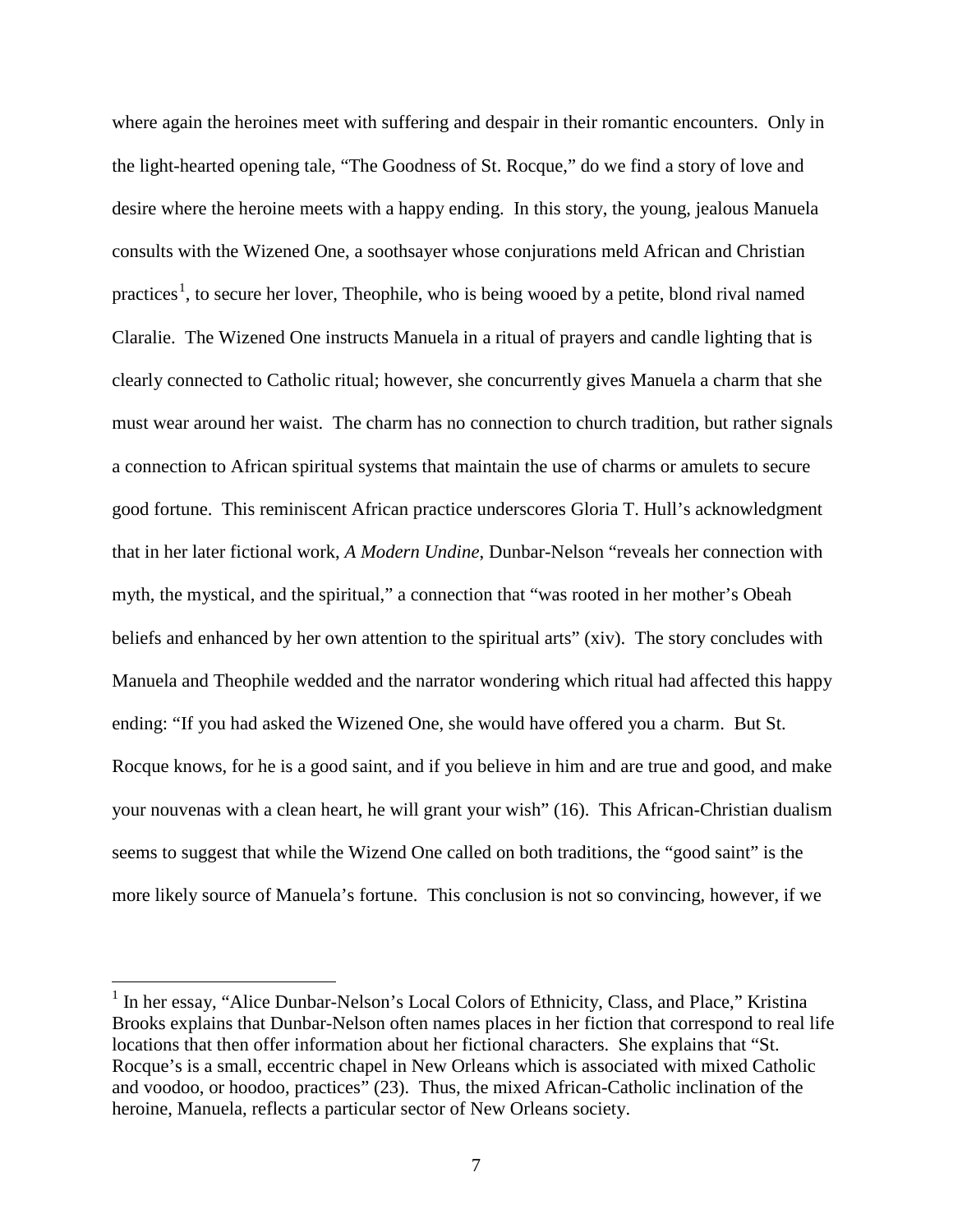consider this story in light of the other four stories in the collection that explore connections between romance and Christianity.

In "Tony's Wife," "Little Miss Sophie," "Sister Josepha," and "Odalie," Dunbar-Nelson returns to a more common theme in her short stories, that is, a heroine crushed by a deceptive lover (or would-be lover). Again, the backdrop of these four stories of female suffering and male deception is the image of the church as facilitator. In these four tales we find no cross-cultural mediator like the Wizened One in "The Goodness of St. Rocque." The women in these stories only have the church, and the church not only fails as a source of empowerment and fortune for them, it serves as a destructive resource for systematic male manipulation and exploitation of women.

Dunbar-Nelson's fictional exploration of this gender-Christian dynamic in *The Goodness of St. Rocque* is more apparent with a return to her first collection, *Violets*. *Violets* contains a number of vignettes that question conventional discourse on gender at the turn of the century. This interrogation is especially prominent in the fictional dialog, "The Woman," a sketch that challenges the prevailing presumption that marriage grants women natural and needed companionship and protection. The story begins with a secretary recounting a conversation that turned into heated debate after a literary manager asked "whether woman's chances for matrimony are increased or decreased when she becomes man's equal as a wage earner?"  $(21).^2$  $(21).^2$  $(21).^2$ Through the unvoiced contemplations of the secretary, Dunbar-Nelson questions the very presumption that women innately need and desire marriage. The secretary wonders what

<span id="page-8-0"></span> $2$  It is important to note that Dunbar-Nelson's conception of the working woman in this short story is the professional or significant wage earner—those working in "the office, school, factory or store" (22). These work sectors did not include black women in significant numbers; the closing decade of the nineteenth century marked an era in which the greater number of black women workers made their living as low wage domestics, washerwomen and farmhands.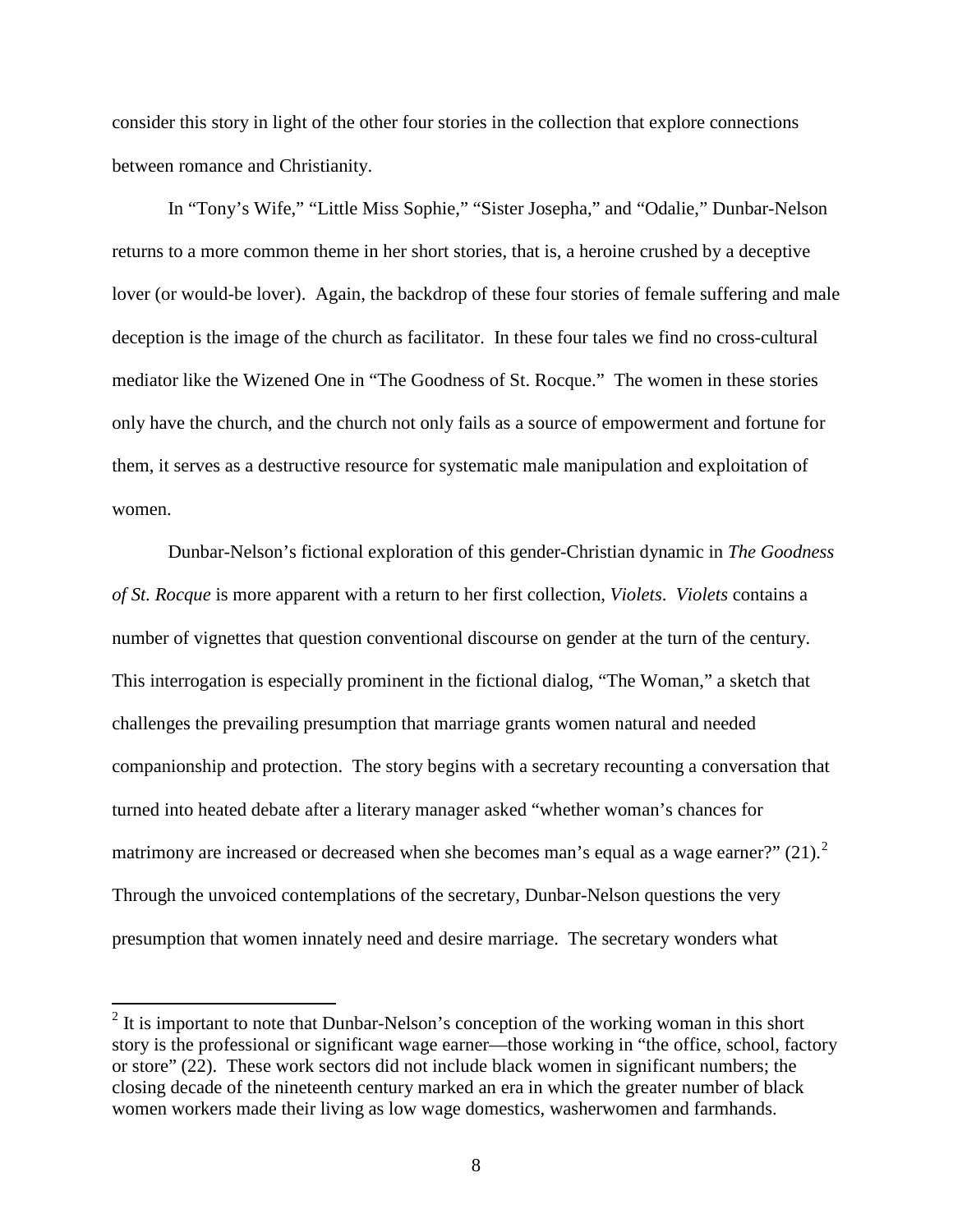benefits working women might find in marriage; she considers that working women are not burdened with the household obligations of wives, they are free to control their money matters, and they are free to pursue their interests in leisure time. At the end of the workday, working women go home where they meet with "no troublesome dinners to prepare for a fault-finding husband, no fretful children to try her patience, no petty bread and meat economies to adjust" (22). Working woman enjoys a freedom that she forfeits with marriage, so "why should she [working woman] hasten to give this liberty up in exchange for a serfdom, sweet sometimes, it is true, but which too often becomes galling and unendurable?" (*Violets* 25).

One might readily read "The Woman" through Claudia Tate's critical look at late nineteenth-century black women's fiction. In Tate's groundbreaking work, *Domestic Allegories of Political Desires*, she explores black women writers' use of the trope of domesticity as an avenue into political debate. "The Woman" clearly presents nineteenth-century black woman longing to move beyond domestic place and duty; however, woman's desire here is not admission into the realm of the political that Tate finds for heroines in the fiction of Harper and Hopkins. Dunbar-Nelson's narrator reveals instead a more personal longing—she desires detachment or separation from the effigy of female domesticity not for power on the political stage, but rather for self-satisfaction/indulgence. Dunbar-Nelson's narrator challenges the supposition that woman is naturally bound to home and the private sphere. She suggests that woman harbors innate desires of independence and individuality that in late nineteenth-century American discourse are deemed masculine in nature.

While "The Woman" charges that marriage can take away woman's independent spirit and her intellectual growth, this vignette ends on a lighter note. Dunbar-Nelson's fictional secretary abruptly shifts from her criticism of marriage to a more conciliatory view of the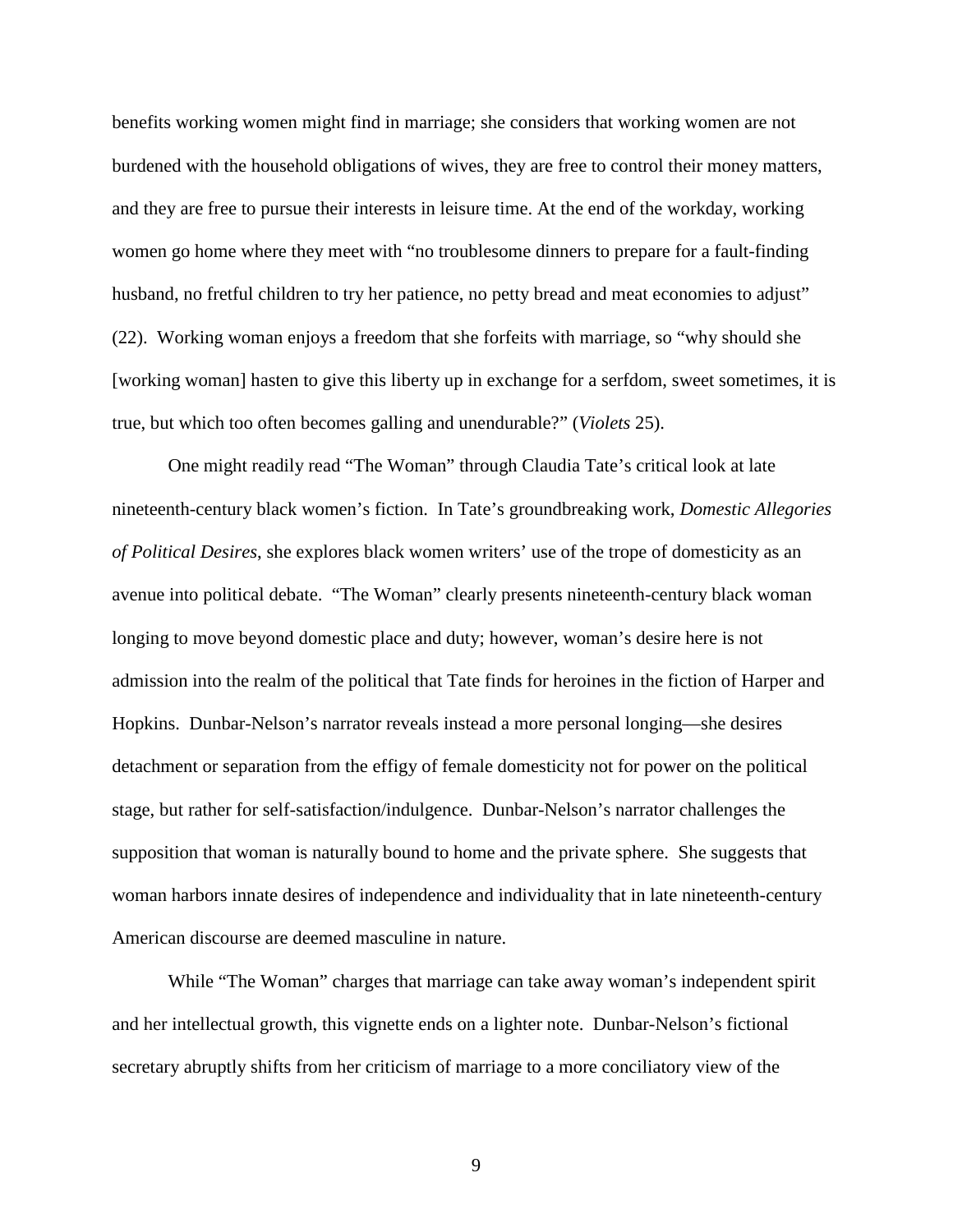institution: she maintains that while marriage can be a trap for women, it can be a mutually rewarding experience when both parties enter the relationship with independent and worldly experience. She argues that this congenial relationship is gained when women work and become self-reliant before they marry. Her earlier criticisms of marriage were merely to demonstrate how woman would prove a better wife, and marriage a more sound institution if she is given the chance for personal growth.

In "Violets" and "Little Miss Sophie" Dunbar-Nelson did not couch her message in the kind of shifting narrative found in "The Woman." In these stories she painted female heroines as victims and romance as an encounter that left women despairing and deceived. In contrast to "The Woman," which draws no connection between male hegemony and Christianity, "Violets" and "Little Miss Sophie" manipulate Christian discourse and imagery to underscore the heroine's suffering. In "Violets" Dunbar-Nelson alludes to Christianity to metaphorically represent the heroine's suffering; however, in "Little Miss Sophie" she casts the dire circumstances of the heroine against the backdrop of the omnipresent but complicitous church. "Violets" does not suggest that the church lends a hand to the male lover in his deceptive manipulation of the fallen heroine; however, in "Little Miss Sophie" the church is clearly implicated in the ex-lover's villainy. Perhaps it is Dunbar-Nelson's interrogation of marriage and the church as institutions of sexism that compelled her to republish "Little Miss Sophie" in her second collection, *The Goodness of St. Rocque*. In this collection, "Little Miss Sophie" is one in a quatrain of short stories that echo interconnected images of love betrayed, male deception and the church as facilitator.

In *Violets and Other Tales*, Dunbar-Nelson clearly interrogates marriage and romance as failed institutions for women, but the vignettes in this collection do not indict the church with the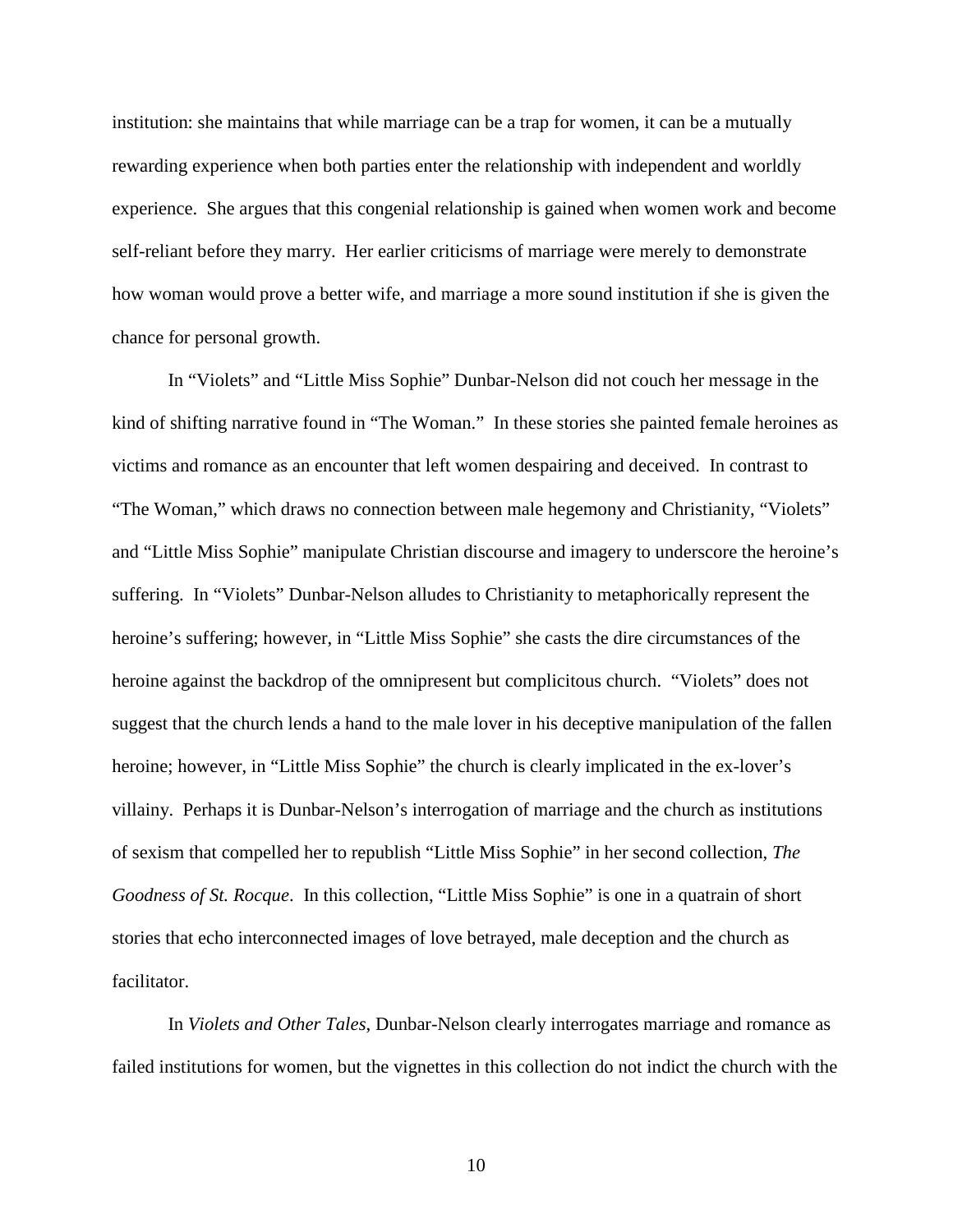clarity and force of the four short stories in *The Goodness of St. Rocque*. *Violets and Other Tales* includes a number of sketches that highlight themes of lost love and unfulfilled desire, and again, in most of the stories we find that women fare worse in these failed romances. This is clearly the case in the opening story, "Violets," the tale of a young woman who dies of a broken heart a year after being deceived by her lover. While not a story anchored in the tensions of race or class, "Violets" illustrates Dunbar-Nelson's critique of romance and the myth of white male chivalry. This she accomplishes through the construction of her characters as white. Ultimately, she dismantles the prototype of the chivalrous and protective white male. In "Violets" this male icon does not exist—not even for the ideal white female heroine. The trusting and virtuous white heroine of this tale has been betrayed and failed by none other than the presumed symbol of male virtue and heroism—that is, the white male lover.

"Violets" opens on Easter Sunday and ends on Easter Sunday a year later. The opening Easter Sunday seems the promise and hope associated with Easter and springtime: "It was Easter evening, and the newly risen spring world was slowly sinking to a gentle, rosy, opalescent slumber, sweetly tired of the joy which had pervaded all day. For in the dawn of the perfect morn, it had arisen, stretched out its arms in glorious happiness to greet the Saviour and said its hallelujahs . . ." (13). This first of a three-part narrative concludes with a love letter obviously written by the heroine to her would-be lover. In the letter she explains the meaning of the mixed bouquet of violets and other flowers that she gives him. She invokes language and imagery that suggest a sacredness in their love that is almost indistinguishable from the love and divineness of Christ. She explains that she finds violets a representation of their love—human-like in their look and holding the depth of thought that passes between them unspoken. This idea of thought beyond words alludes to the biblical passage that refers to a peace beyond words, beyond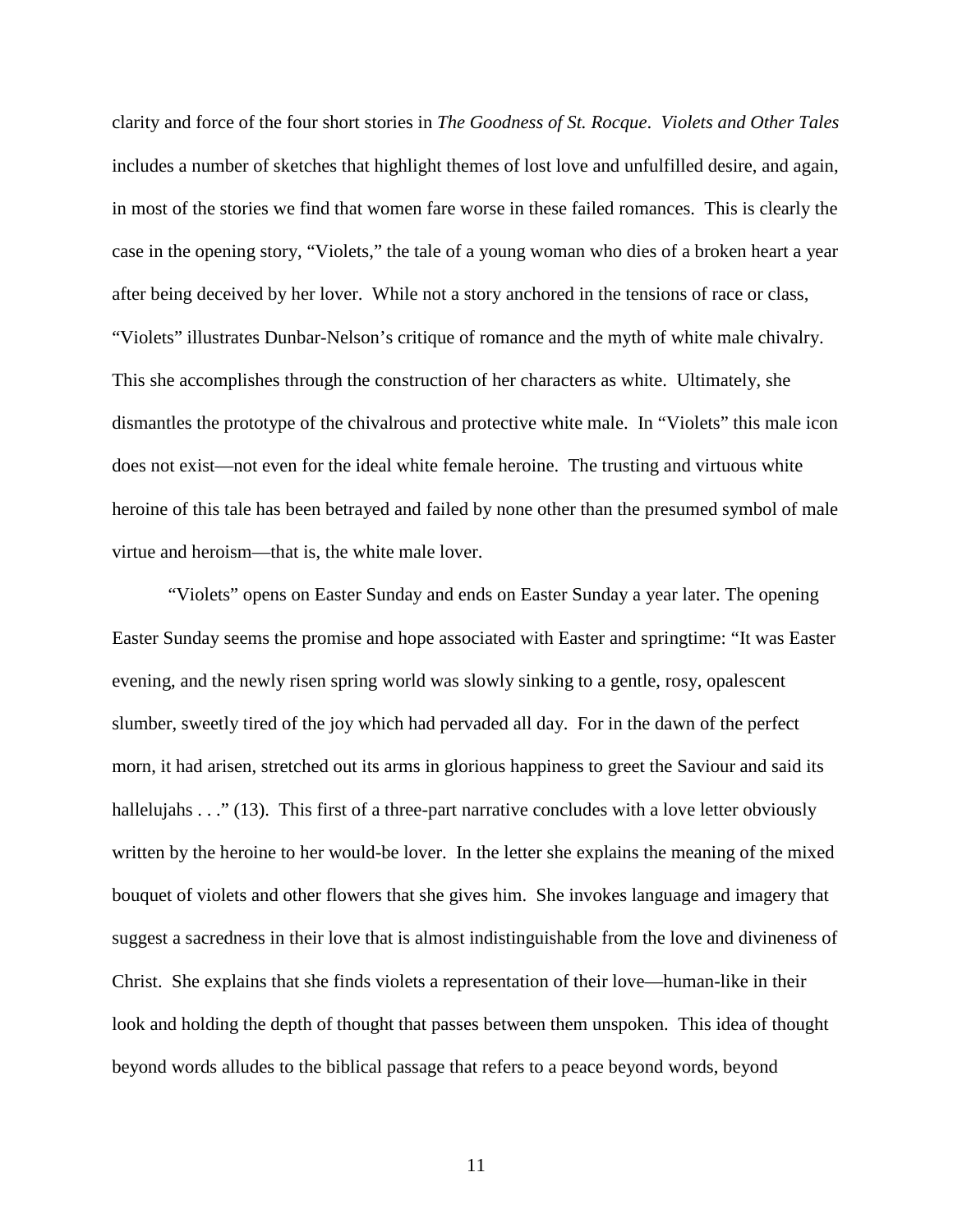comprehension—i.e. "the peace that passeth all understanding." She concludes the letter telling her lover, "Keep them [the flowers] always in remembrance of me" (15). These words echo Christ's command at the last supper when he calls on his disciples to eat the bread and drink the wine in remembrance of him. Christ promises his disciples that he will be with them, even after death, and Dunbar-Nelson's heroine makes a similar promise to her lover: "if aught should occur to separate us, press these flowers to your lips, and I will be with you in spirit, permeating your heart with unutterable love and happiness" (15).

Divided into three sections, "Violets" tells a story of betrayal and suffering that likens the depth of the heroine's suffering to that of the betrayed Christ. This is exemplified in the second section of the story which opens with the announcement that "it is Easter again" and "as of old, the joyous bells clang out the glad news of the resurrection" (15). Cast against this picture of new life and hopefulness is the body of the young heroine who has died of a broken heart. Here, the story reverses the standard tropes of Easter and springtime, giving instead a story of despair and death during Christianity's season of everlasting life and love. The "sleeping face" of the broken-hearted young lover is "cold, pale, still . . . pressed against the satin-lined casket" (16). Although the narrator concludes this section affirming that the heroine now "kneels at the throne of heaven" (16), the story's final section leaves a more disturbing picture. In section three, the narrator introduces the deceptive would-be lover denying that he knows the source of the faded violets discovered by his wife. His denial in this third section of the story is reminiscent of Peter's three denials of Christ when he is interrogated. This lover has not explicitly denied the heroine as Peter directly denies knowing Christ; however, in the first two sections of the story the lover's absence symbolizes his denial, and in the final third section, his open denial clearly marks his betrayal. Perhaps he feels some momentary guilt—this possibility is suggested in the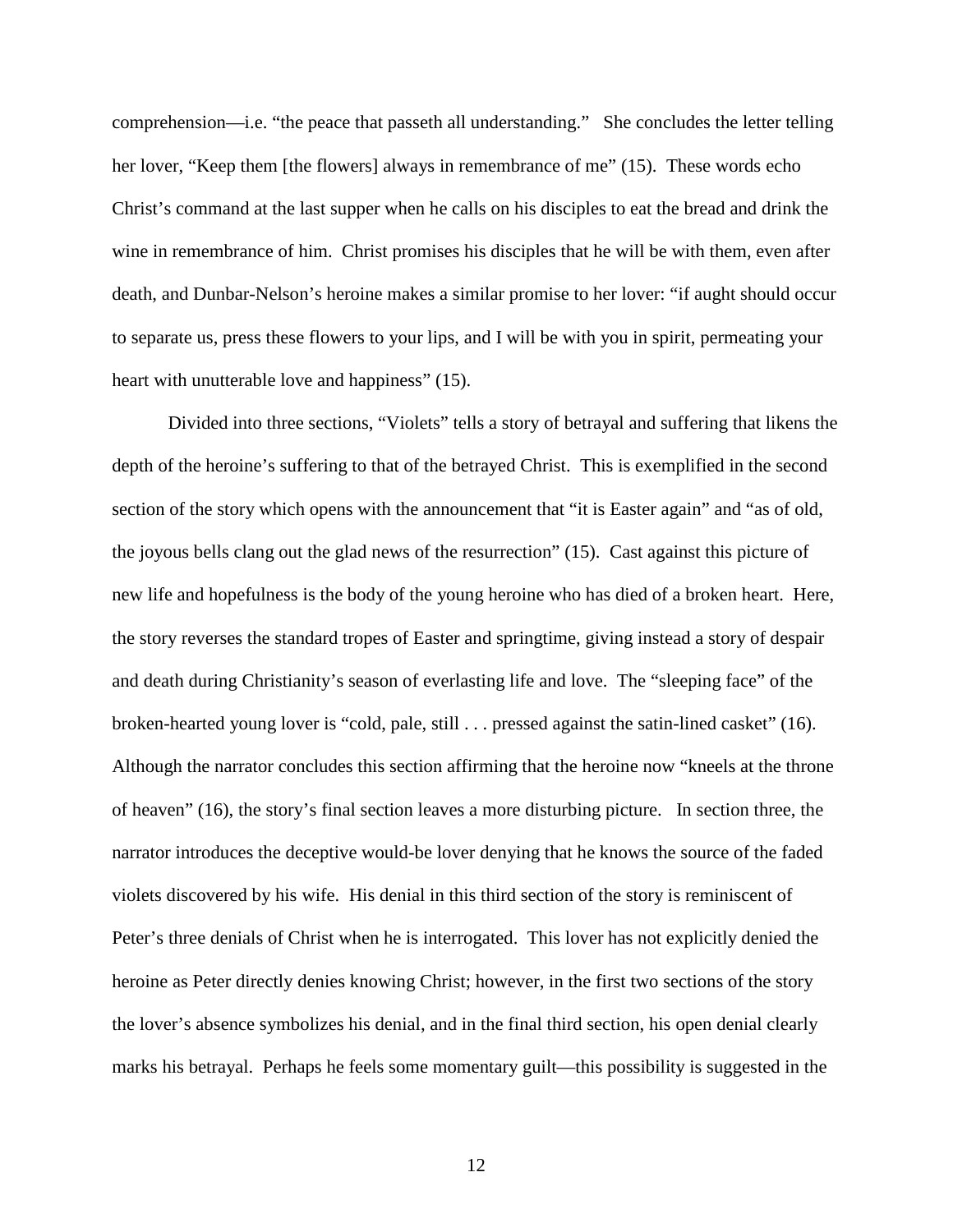story's closing lines. The wife has demanded that he throw the flowers into the burning fireplace and as the flowers disappear into the flame, she wonders whether she has observed her husband "sigh,--a long, quivering breath of remembrance" (17). The lover's possible moment of remembrance seems inconsequential to the fate and the substance of the heroine's life. While her betrayal has been paralleled to that of Christ, the story offers no promise of a vindicated hereafter nor does it suggest a life sacrificed to affect good for others. Rather, the story suggests a life ruined and wasted.

"Violets" is a story of love betrayed, and the story seems to simply retell the age-old romance tale of the innocent victim falling prey to the untrustworthy lover. The religious allusions in this story do not seem especially critical of Christianity or the Church. This is not the case, however, when we consider the quatrain of short stories in *The Goodness of St. Rocque* that interweave romantic betrayal and religious complicity. Again, these four stories, "Tony's Wife," "Little Miss Sophie," "Sister Josepha," and "Odalie," suggest that failed romance is connected less to chance or individual failure, and more to a social and economic system that leaves woman the more vulnerable party in romantic encounters. This female vulnerability is then anchored in the church—an institution that maintains female subjugation and leaves woman at the mercy of man's arbitrary will and desire. This subjection of woman's fate to patriarchy and the church is drawn most poignantly in the story, "Tony's Wife."

In "Tony's Wife" Dunbar-Nelson again explores the church's facilitation of unchecked male corruption, and she maintains the failed white male protagonist as embodiment of this system. "Tony's Wife" is a rather straight-forward narrative that tells the story of a poor German immigrant woman who is the common law wife of an Italian immigrant. Tony is Herculean in stature, dominating and intimidating; his wife, Mary, on the other hand, is "meek, pale, little,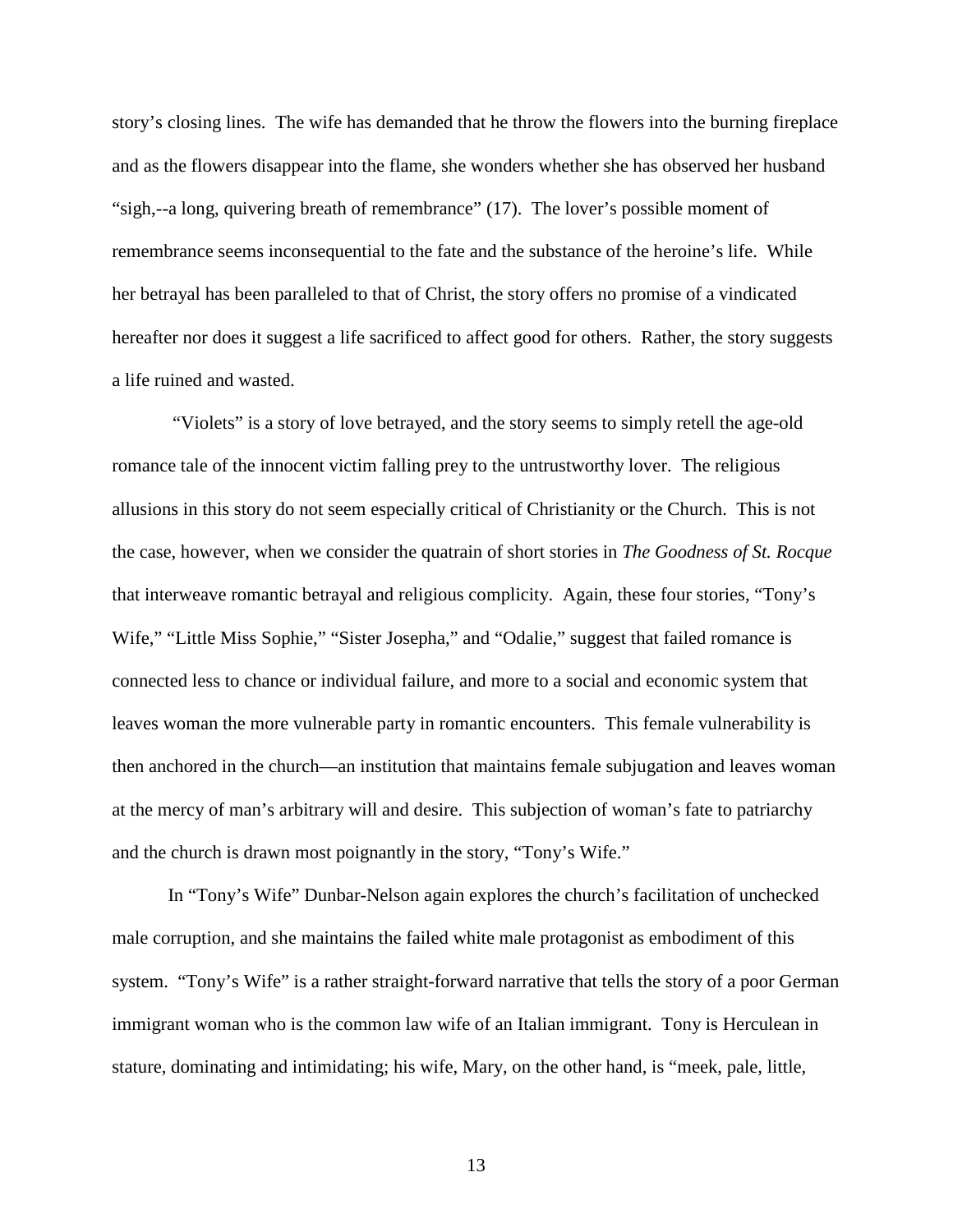ugly, and German" (23). The two operate a somewhat lowly food shop in a neighborhood of would-be rising upstarts. Tony treats his wife cruelly, and she lives in constant fear of his violent rages. When Tony becomes sick with gout, Mary finds that life with him becomes less horrific. During his bouts with illness Tony does not have the strength to beat his wife as he does customarily when healthy. As years past, Tony's illness becomes more grave. His physical state becomes consistent with his moral state. The doctor explains to Mary that "'he is completely burned out inside. . . empty as a shell" (26).

News of Tony's grave prognosis brings a sparkle of hope to his wife. But this ray of hope is dimmed with the arrival of Tony's brother and Tony's refusal to legitimate his common law relationship with Mary. Tony's brother makes clear that he will take possession of Tony's shop and possessions at the time of Tony's death. Even with the entreaty of the priest, Tony refuses to marry Mary and offers her no protection or provision. He finds satisfaction "at the prospect of her bereaved misery" (32). Despite his malevolence, Tony is glorified in death: while he will not allow his wife the benefit of the rite of marriage, Tony is awarded a church burial and "many honours by the Society of Italia's Sons" (33). As for Mary, "since she was not his wife after all, they sent her forth in the world penniless" (33). Tony's ill treatment of Mary may have much to do with a sense of ethnic superiority on his part. He harbors a deep disdain for Mary, and with their similar disregard for her, it is a disdain echoed by his brother and his ethnic fellows of the "Society of Italia's Sons." They are immigrants from an ethnic group commonly represented as devout Catholics; however, as they emerge into white identity in the American South, these new Americans demonstrate behavior exemplary of their "native" white male counterparts in successive tales of broken romance in *The Goodness of St. Rocque*.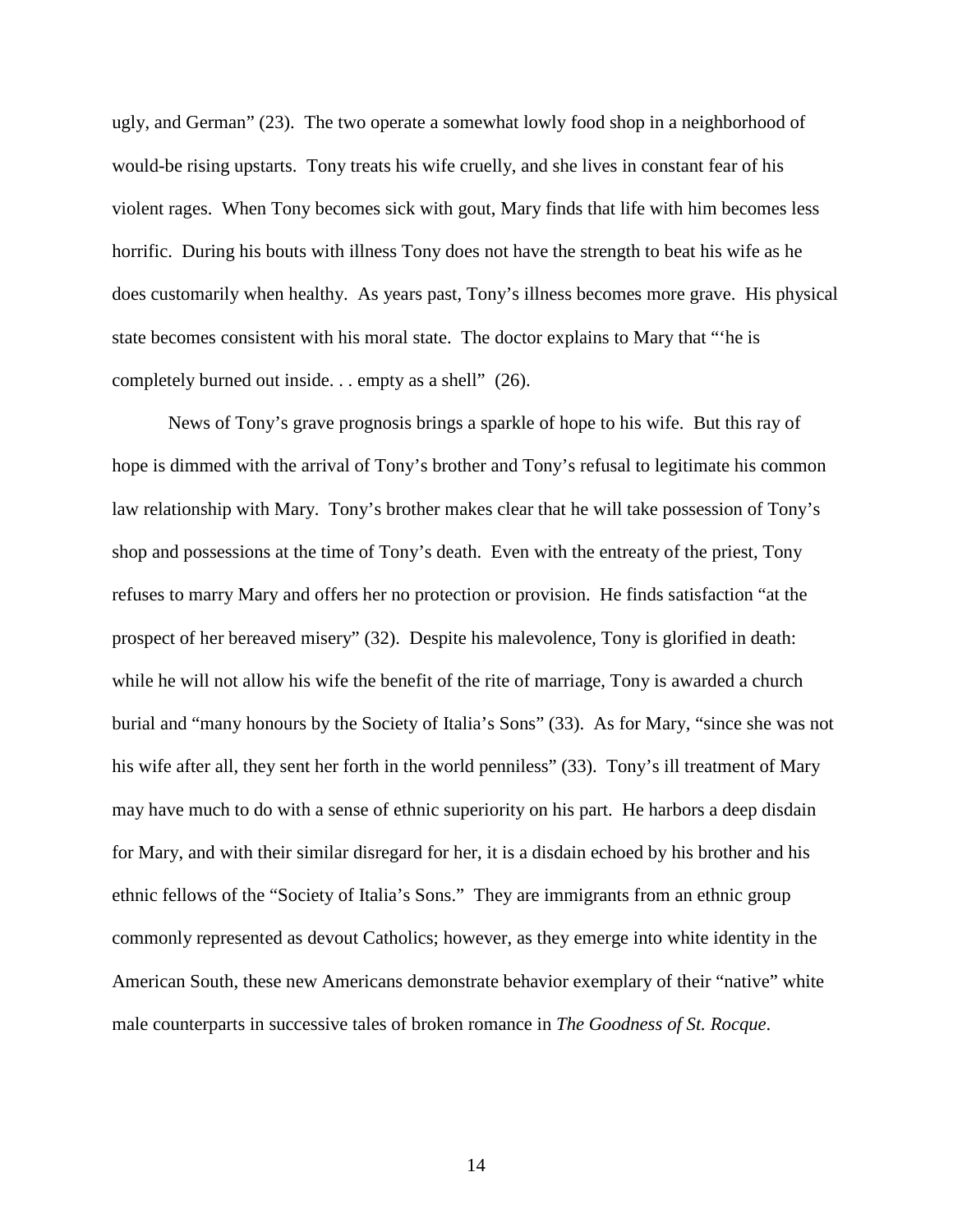In "Little Miss Sophie" Dunbar-Nelson portrays a heroine whose victimization, like that of Tony's common law wife, is rooted in social and economic destitution that is facilitated by the church. The story opens with Miss Sophie "alone, crouching in a little, forsaken, black heap at the altar of the Virgin" (137). Throughout the story, the narrator presents this contrasting image of the broken and frail Miss Sophie cast against the persevering and smiling Virgin Mary. Miss Sophie's broken image is not simply the result of her broken spirit; she is also clearly broken by poverty and social isolation. The narrator makes this apparent early in the story with the description of Miss Sophie's living conditions: she lives in a "miserable little room in a miserable little cottage in one of the squalid streets of the Third District that nature and the city fathers seemed to have forgotten" (138). The narrator adds, "as bare and comfortless the room, so was Miss Sophie's lonely life" (138). Miss Sophie is not an anomaly, but rather the example of a type. She is one among many "frail, little, black-robed women with big, black bundles" that they deliver across the city (143). The narrator considers it "one of the city's most pitiful sights" (143). She lives in poverty, supporting herself with her sewing, but we learn later that Miss Sophie was not always a poor recluse. With the betrayal of her lover and the death of her father, Miss Sophie was left to make her own way, and sewing is not a means of comfortable economic sustenance.

In her impoverished condition, Miss Sophie is sustained by her regular prayer vigils at the Jesuit Church; here she stops in "to say her little prayer at the altar of the calm, white Virgin" (139). Later as she works herself into physical weariness to make the money to restore the ring to her former lover, she is strengthened by her daily visits to "the sweet white Virgin in the flowered niche above the gold-domed altar" (148). Miss Sophie finds herself in the midst of a self-imposed cycle of increased labor after overhearing a conversation during one of her daily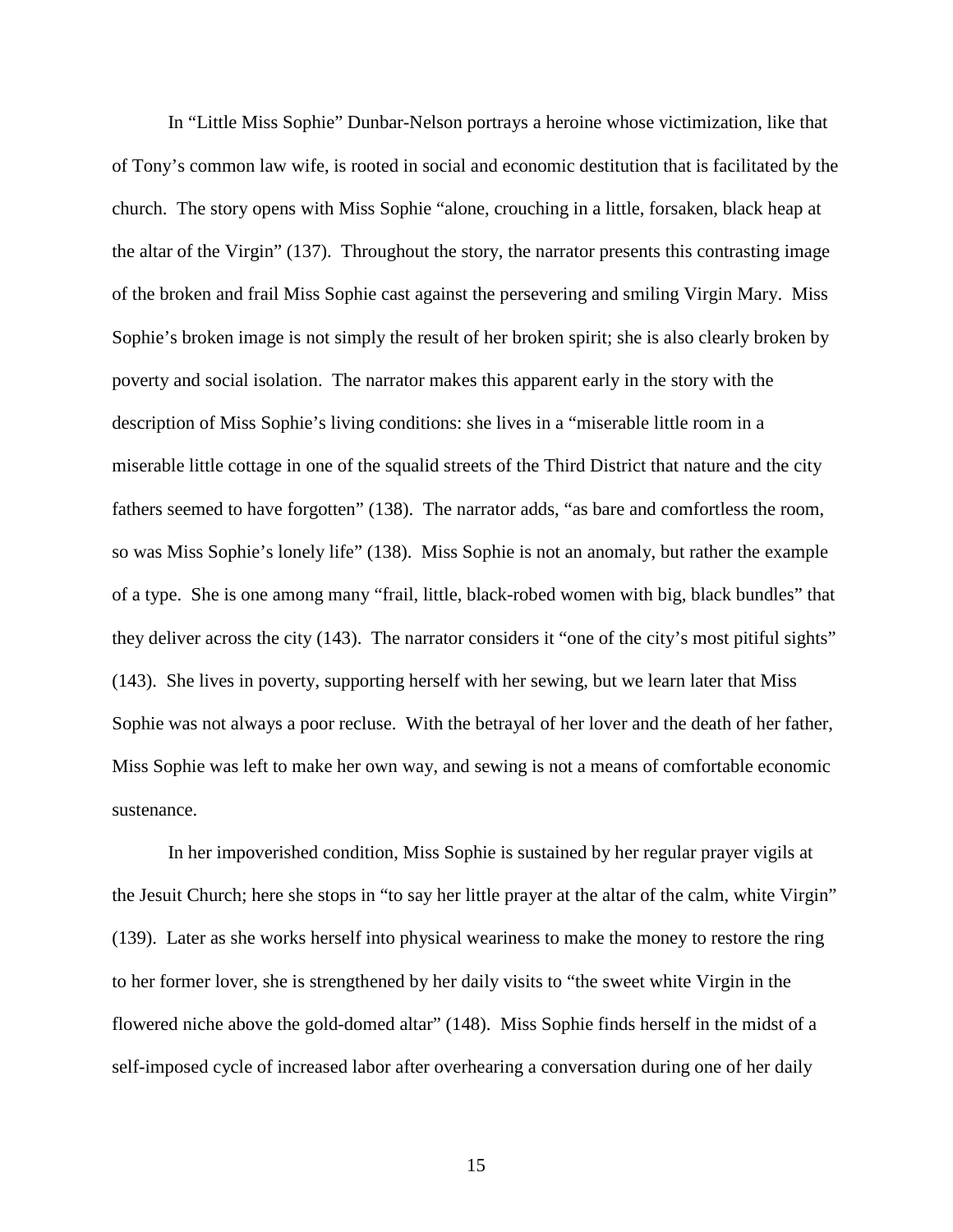bus rides. On this particular day, she overhears two men talking about a mutual friend, Neale, who has met with recent hardships: his business has failed and his inheritance from an uncle is now uncertain as he is unable to come forward with a necessary family heirloom, a particular ring that was to confirm his identity as heir. It seems that in one of his many flings with young Creole girls, Neale thoughtlessly gave the young woman this ring. Although he needs the ring to claim his inheritance and assume the role of provider with his new bride, he cannot bring himself to face the poor Creole who, five years earlier, had taken his advances seriously. Miss Sophie recognizes that she is the young Creole subject of this conversation, that she is "the dusky-eyed fiancée" that Neale had wooed and abandoned in a month's time (147).

In the description of Miss Sophie as dusky-eyed, the men reveal her racial identity: "To any reader knowledgeable about New Orleans culture, the words dusky-eyed would signify that Sophie was a quadroon" (Bryan 126). Her relationship with Neale further signals a custom common to New Orleans society dating back to the antebellum era. Her earlier expectations of Neale were rooted in the placage arrangement in New Orleans society, "whereby a white man had a liaison with a woman of color, set her up in an apartment or house, and provided for the children of their union, while also legally marrying a white woman and having a 'legitimate' family" (Bryan 126). Although Neale fails in his role regarding this custom, Miss Sophie remains loyal to him. She decides that she must retrieve the ring out of pawn and return it to Neale as a gift, thereby sparing his pride and returning him to good fortune. To determine how she should proceed, Miss Sophie goes to the church to the altar of the Virgin. In the aftermath of this discovery and her visit to the altar, Miss Sophie works with great fervor to earn the necessary money to offer the ring as a present to Neale on Christmas Day. The work takes a clear toll on her health: "The bundle grew larger each day, and Miss Sophie grew smaller. The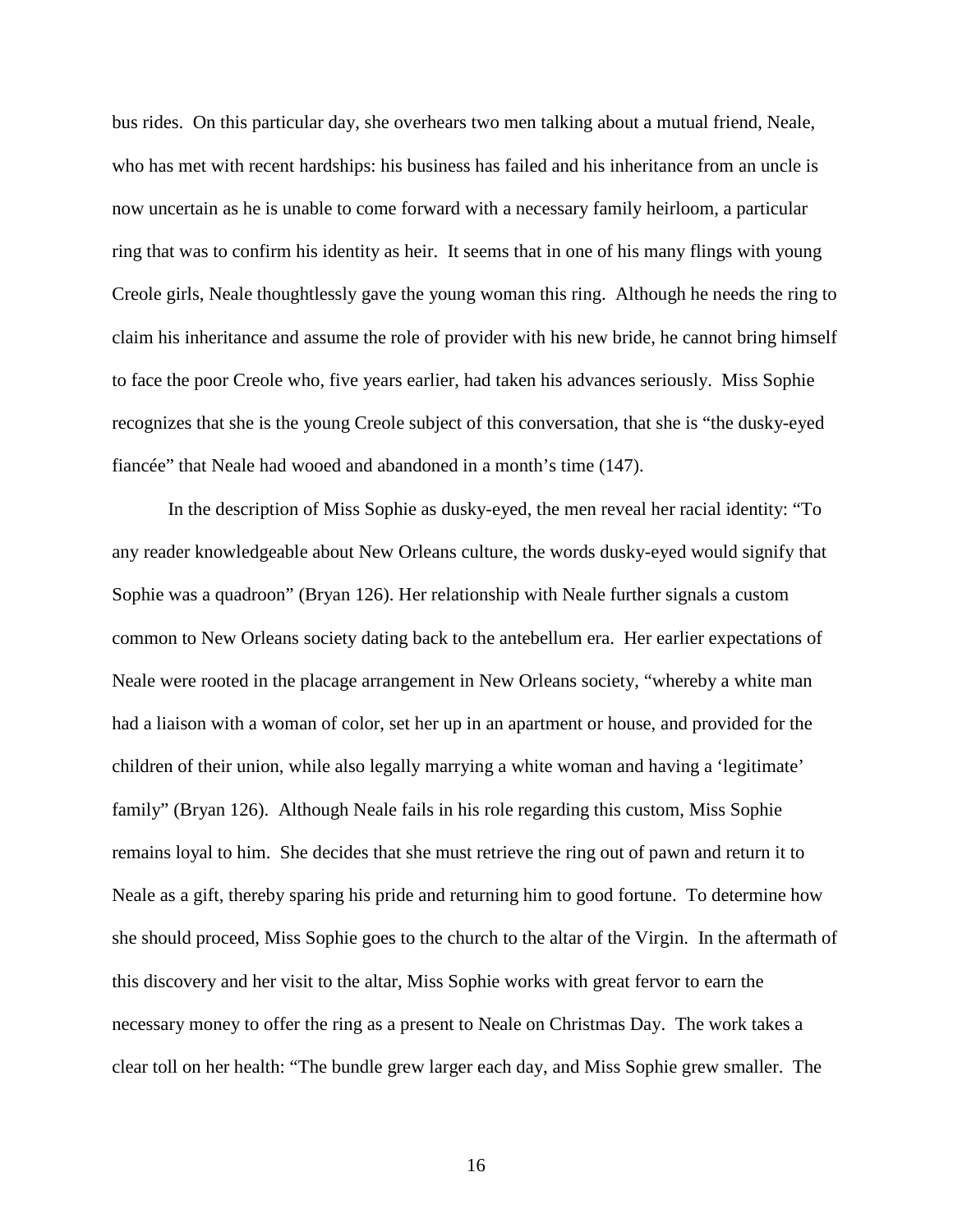damp, cold rain and mist closed the white-curtained window, but always there behind the sewing-machine drooped and bobbed the little black-robed figure" (148).

Her neighbors notice the increased sewing bundles that she now regularly sets out to deliver, and they also notice that these long hours are not supplemented with sufficient meals. They decide that she is "starving herself to death to get some luckless relative out of jail for Christmas"(149). This rumor leaves Miss Sophie as a saint-like figure in the eyes of her neighbors who see her worn little body enveloped "with a kind of halo" (149). Finally, on Christmas Eve Miss Sophie retrieves the ring, and she is elated at the thought that she possesses something that is so dear to her lost love. She plans to deliver it to Neale on Christmas Day, but for one night she will hold the ring near and cherish it. Though it is the ring that Miss Sophie physically holds and speaks to, in her mind the ring has been transformed into her lover. She then speaks to the ring the words of affection that she would otherwise have spoken to Neale: "'Dear ring, ma chere petite de ma Coeur, cherie de ma coeur'" (151). Miss Sophie has her one final night with her love, and on Christmas Day the landlady and her son, Titiche, discover Miss Sophie's dead body. They find the note Miss Sophie has left for Neale explaining that she is returning the ring, and they find the ring "clasped between her fingers on her bosom,--a bosom white and cold, under a cold happy face" (152). In death, the once "dusky-eyed" Miss Sophie (145) is transformed from her Creole/colored visage to the likeness of the white Virgin. The narrative concludes with the observation that "Christmas had indeed dawned for Miss Sophie" (152). In life, Miss Sophie was a "dusky Creole"; in death, she is transformed to the likeness of the Virgin—white and pure.

Miss Sophie's sacrificial act, her death at Christmas and her smiling image in death after such suffering, likens her to martyrdom. Again, it seems the common romance tale of the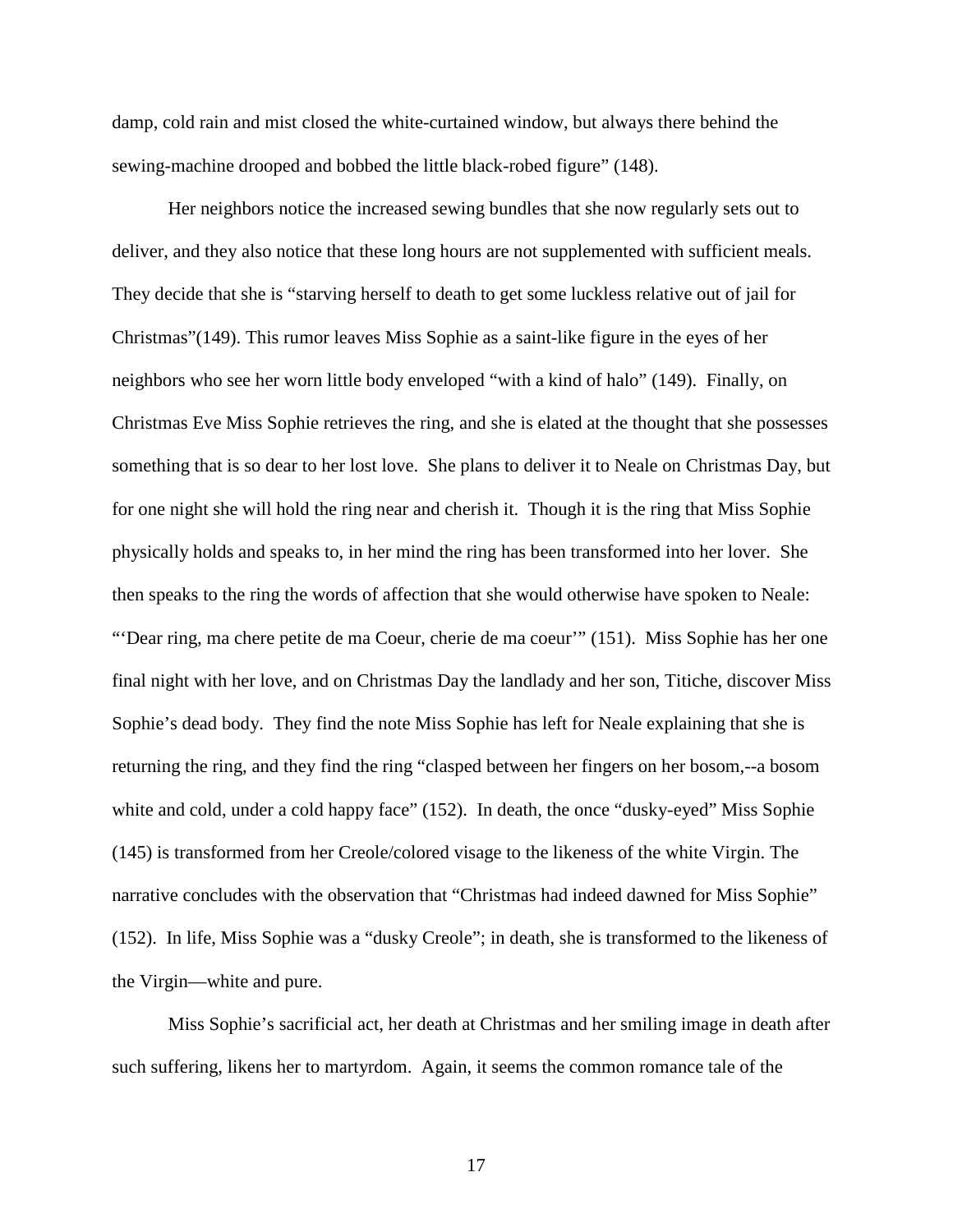betrayed lover depicted as saintly figure. There is clearly this element to the story; however, Dunbar-Nelson takes the narrative beyond this trope. Miss Sophie's plight is more than that of the scorned and dejected lover. Having been rejected by her would-be lover, Miss Sophie, just as the heroine in "Tony's Wife," becomes a social outcast and one among the economically downtrodden. Here Dunbar-Nelson underscores turn-of-the-century paradigms of marriage and male-female relationships that oftentimes leave women systematic outcasts, particularly Creole women of color in New Orleans society. Thus, Neale's betrayal of the young Miss Sophie is more than just romantic dishonesty.

Having had his fling and having cast her aside, he has left her a spoiled commodity. Neale has traded his ring for Miss Sophie's virtue. It is a trade that would have resulted in marriage with a more honorable man, but Neale's intentions regarding Miss Sophie were never honorable. Miss Sophie is left without her virtue, and she is no longer marketable for marriage. The image of a destitute Miss Sophie cast against that of the unrepentant, unaffected Neale, underscores Dunbar-Nelson's critique of the symbolic white male protector. In the end, "Miss Sophie's sacrifice reveals Neale's moral failings and consequently the hypocrisies of a society that disguises difference within false images of moral and racial 'purity'" (Stouck 279). Miss Sophie is the product of the unspeakable racial legacy of the South and America in general—a legacy of rape and exploitation enacted by the very icons of American righteousness. America's emergence was shaped by a rhetoric that hailed the nation as respectful and protective of human dignity and rights. Slaves and Native Americans were outcasts in this noble vision, and whiteness, particularly in the form of white maleness, was the face of America's presumed moral superiority. Despite the reality of a mixed race slave population that was primarily the result of white male sexual exploitation, America's paradigm of whiteness as the embodiment of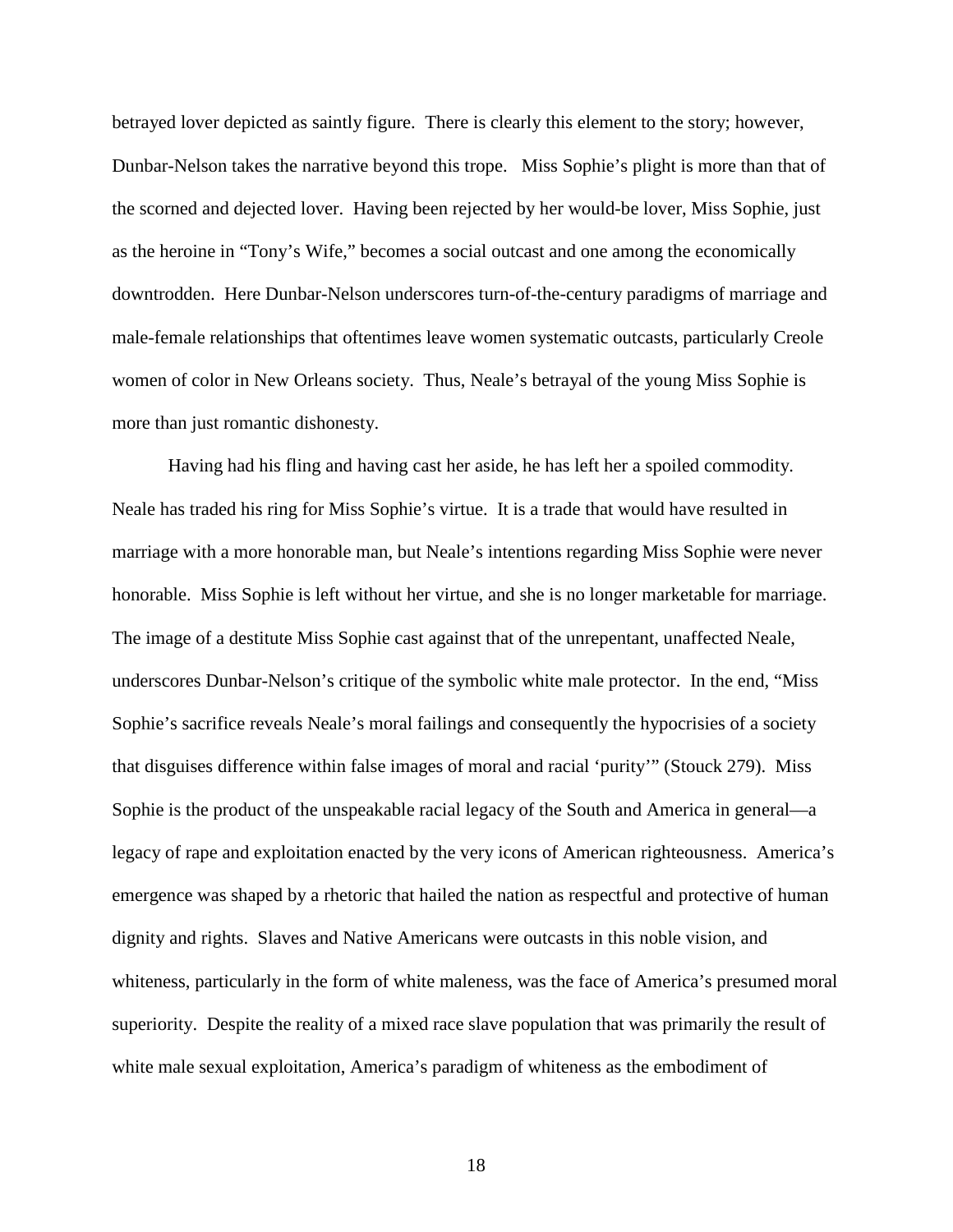goodness and superiority would prevail. In "Little Miss Sophie," however, Dunbar-Nelson challenges this paradigm and suggests that it is the darker America that holds in earnest America's claims of honor and moral superiority. Through Neale, she suggests that, in turn-ofthe-century New Orleans, white male identity represents a claim of morality that undergirds systematic disregard of the colored "other": "Far from protector, Neale represents heartless, white male dishonor. Sophie, on the other hand, is invested with Creole honor and dignity:"... In 'Little Miss Sophie,' whiteness and maleness are the culprits" (Menke 83).

In turn-of–the-century American culture, women still faced limited employment options; marriage still reigned as the ideal social and economic alternative for women—this was particularly the case for middle and upper-class women. As Dunbar-Nelson notes in the fictional sketch, "The Woman," this was a time that required explanation for woman as professional. Despite the reality of masses of lower income working women across racial and ethnic lines black domestics and field laborers, low-wage immigrant workers and poor white factory workers, for example—the nineteenth-century paradigm of ideal womanhood remained. Many women were in the workforce and living in poverty, but in literature and media, woman as keeper of the hearth remained the ideal of woman's role and her place. The realization of this ideal depended on whether a woman could secure a husband with the means to maintain her as homemaker. In "Little Miss Sophie" marriage to Neale would have secured Miss Sophie into this cultural niche. However, abandoned by Neale and subsequently left alone with the death of her father, Miss Sophie has no viable economic resources to secure the ideal of middle or upperclass womanhood. Miss Sophie has no male provider or protector: she resorts to sewing, which provides meager economic means, and she makes her regular vigils to the altar of the Virgin for guidance and security.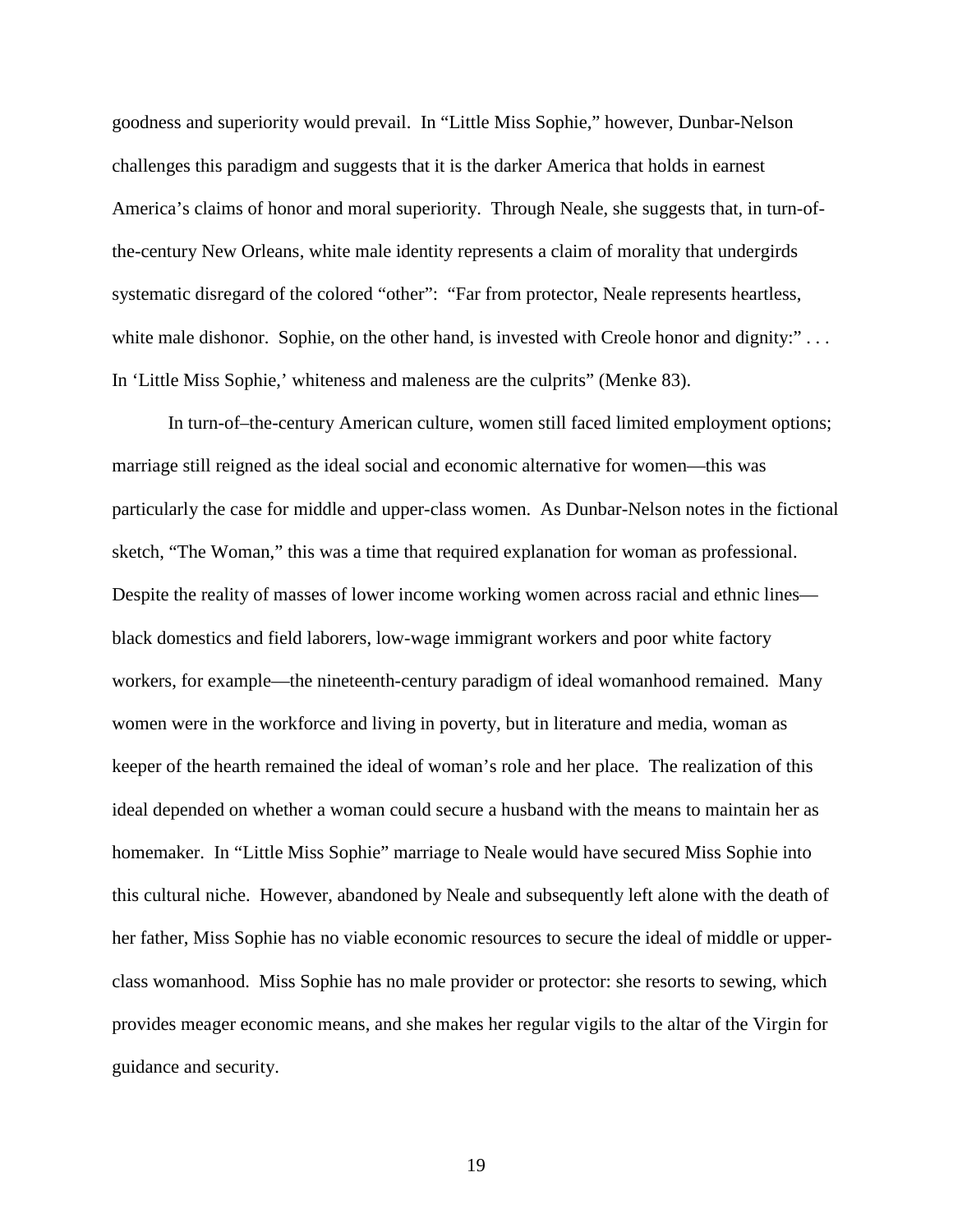A poor working class seamstress, Miss Sophie lives in poverty, seeking solace from the church. It is perhaps ironic that having been misled into relinquishing her virginity, Miss Sophie now seeks redemption at the altar of the divine Virgin. Her regular trips to the altar in the Jesuit Church serve as her only personal outlet. Even in the church, she assumes the role of outsider. Her trips to the church are not for regular communal ceremonies, but rather for private consultations with the Virgin. She is a shadowy figure, unwelcomed in the daylight world of the church. She has no meaningful social interaction with members of the community where she resides. When she learns of her ex-lover's plight, she has no confidant with whom she can confide. To determine what course she should take, Miss Sophie rushes to the altar of the Virgin, and this icon of the church inspires her to sacrifice herself once again for Neale.

Miss Sophie's indiscretion, that is, her affair with Neale, leaves her an outcast. In contrast, Neale suffers no public alienation for his indiscretion and deception. The loss of the ring might have served as punishment for Neale's reckless treatment of his trusting lover. However, with her divine instruction to Miss Sophie, the Virgin, as arbiter of the church, spares Neale the economic hardship and public humiliation that awaited him with the loss of the ring. Neale has sinned, but he will know marital bliss—the church has sanctioned his union with his white bride. The security of this sacred rite has been made possible by Miss Sophie's sacrifice again, a sacrifice inspired by the smiling Virgin.

The church will again play prominently in the heroines' alienation in "Sister Josepha" and "Odalie." However, unlike the young Miss Sophie whose destitution results after she has been cast aside by her lover, Josepha and Odalie retreat to the convent before they become victims. Orphaned at age three, Josepha, then Camille, grew up a child of the convent. Josepha perceives the ill intentions of the husbands who accompany their wives to the orphanage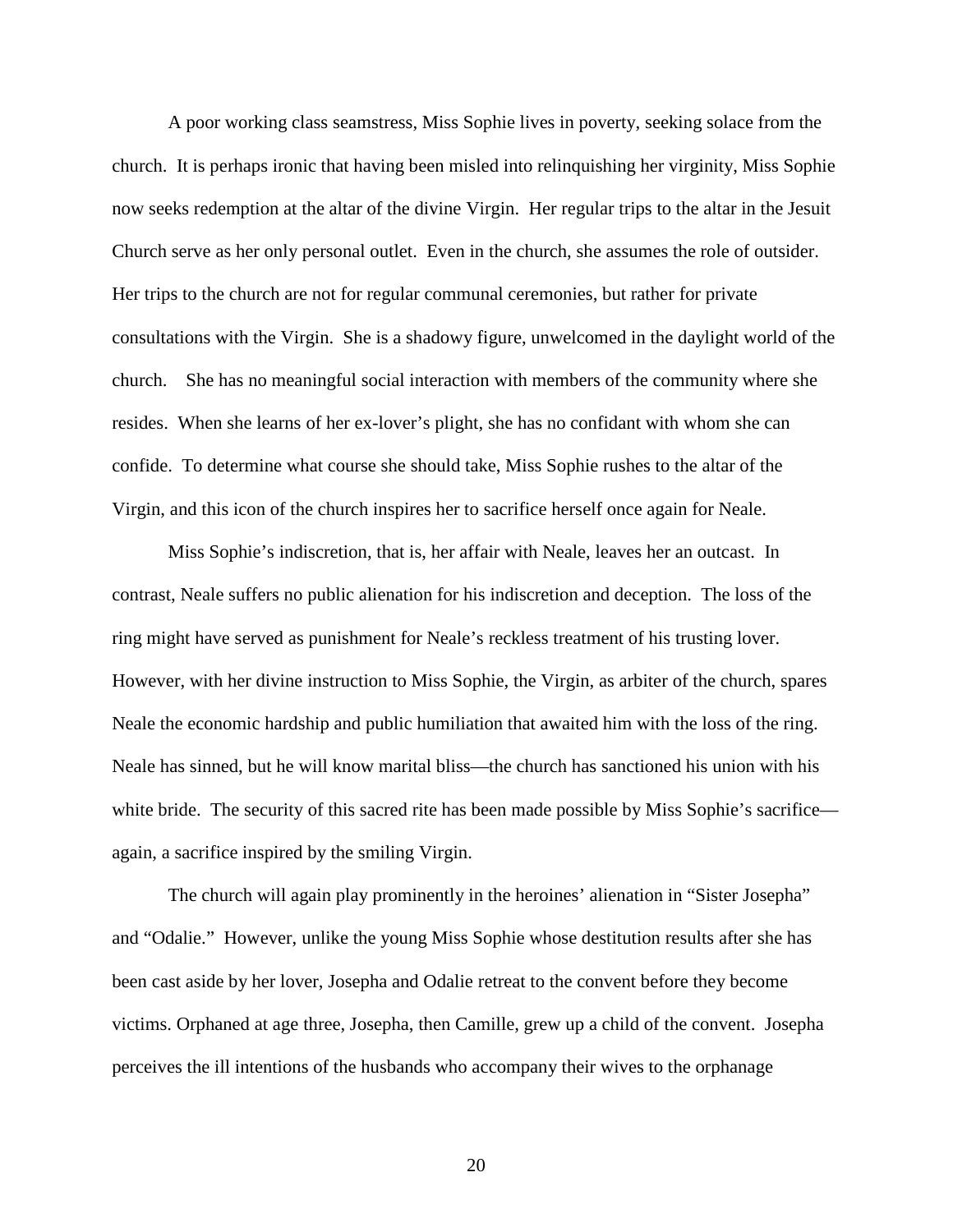ostensibly looking to offer some poor young orphan girl a home. When the Mother Superior chides the teenaged Camille for rejecting the latest offer from a seemingly loving couple, she explains her apprehension: "'I could not help it, but that man looked at me so funny, I felt all cold chills down my back'" (161). She knows that men like these are not looking for daughters, but rather sexual prey. This alarming attention leads Camille to assert her desire to become a nun, so that she can stay in the convent. She takes on the name Josepha and prepares for the day of her ordination. Despite her fear of the outside world, Josepha longs to leave the convent walls: she grows tired of the mundane, lifeless existence there. She is prepared to escape until she overhears Sister Dominica explain to another nun that despite Josepha's melancholy, it would be difficult for her in the outside world, "with no name but Camille, no friends, and her beauty" (163).

Hearing this, Josepha is reminded that she has no identity, no nationality, no connection to anyone outside the convent. While she finds the convent a "home of self-repression and retrospection," offering only a "torturing life of inertia," she has no where else to go (168, 169). It is Josepha's ambiguous racial identity that threatens her safety even more in the outside world. Just as Dunbar-Nelson does not openly reveal Miss Sophie's racial identity, she does not tell the reader that Josepha is Creole. Rather, she again discloses this significant information through coded language: "With a fleeting reference to Sister Josepha's 'small brown hands,' Dunbar-Nelson indicates to the perceptive—and mainly local—reader that the protagonist of her story is a Creole of color" (Brooks 10). Knowing that Josepha is a Creole of color, readers better understand her decision to remain in the convent. At the turn of the century, single women dwelling in cities often faced harsh economic and social circumstances. In New Orleans this risk could be amplified for female creoles of color who often found themselves the prey of white men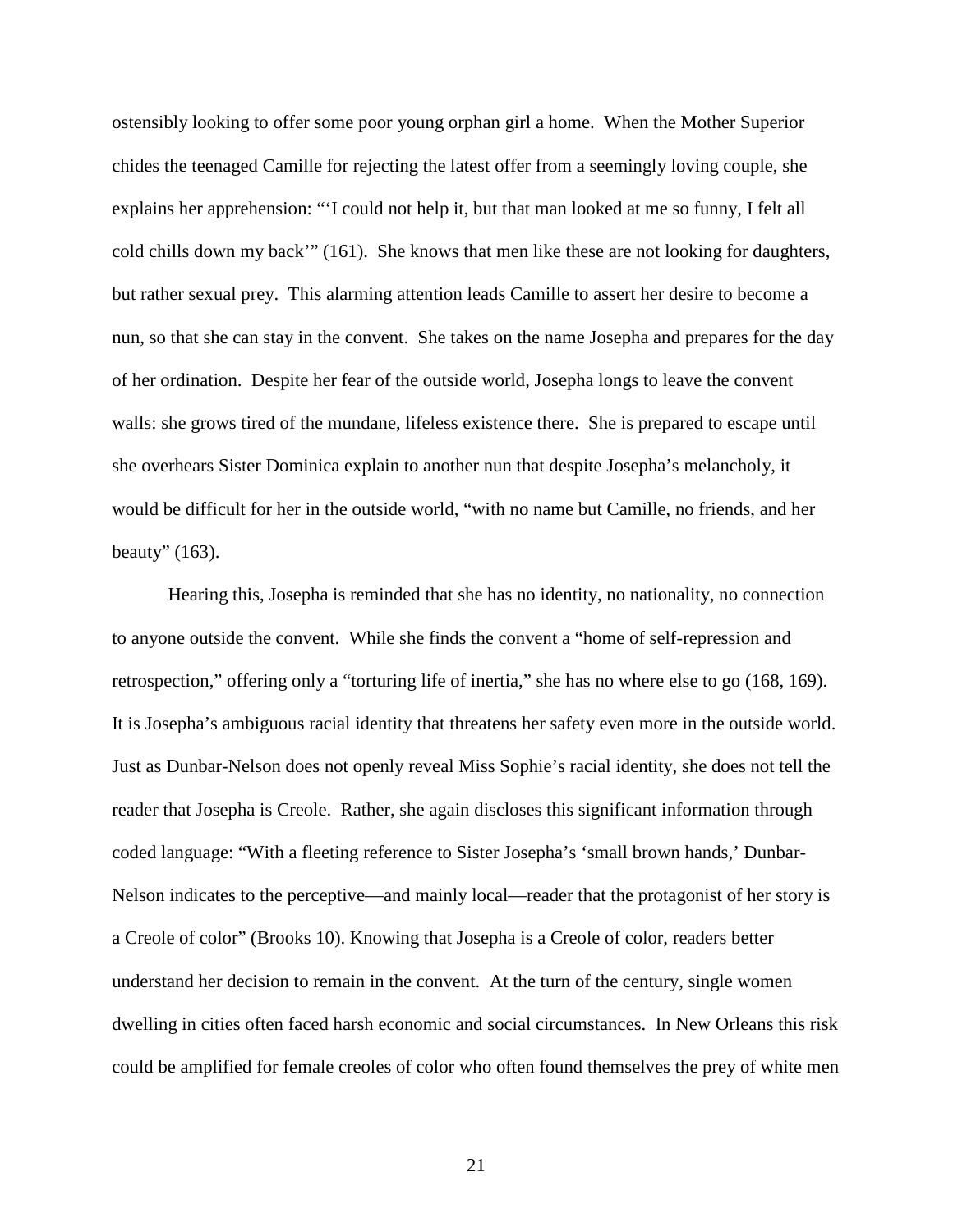seeking placage partners. Josepha and the nuns understand how readily this might be her fate if she leaves the convent.

The church becomes then the paradoxical institution of refuge and repression. Josepha's fate is sealed: over time life in the convent will draw the youthful life and vitality from Josepha, and she will become part of the morbid landscape of the convent that she so dreads. This will also prove the fate of the young Odalie. In "Odalie," the heroine—whose name also serves as the story's title—is raised in a sheltered environment by her father and aunt. Her father is determined that she will not be spoiled by any hawkish suitor; thus, he keeps her "in convent-like seclusion" (184). Her aunt dutifully marches her weekly to the Cathedral for Sunday mass, unaware of the affectionate glances exchanged between Odalie and her would-be suitor, Pierre. The two flirt discretely at church, escaping detection by the watchful aunt. This bliss is interrupted on a Mardi Gras eve when Odalie discovers Pierre with his arms wrapped around the waist of a young female reveler. Odalie is heartbroken, for "you see, when one is shut up in the grim walls of a Royal Street house, with no one but a Tante Louise and a grim judge, how is one to know that in this world there are faithless ones who may glance tenderly into one's eyes at mass and pass the holy water on caressing fingers without being madly in love?" (190).

While Odalie has deceived her father and aunt, she nevertheless believes that given the sacredness of the church and the Sunday ritual, the affection of her young lover must be genuine. She has been deceived in the holiest of places in the act of one of the holiest of rituals. In her disappointment, Odalie then reflected on these events during the holiest of religious seasons: "she sat at home in the dull first days of Lent and nursed her dear dead love, and mourned as women have done from time immemorial over the faithlessness of man" (190). In this tale, Dunbar-Nelson again draws on Easter symbolism to represent female suffering. In "Violets" the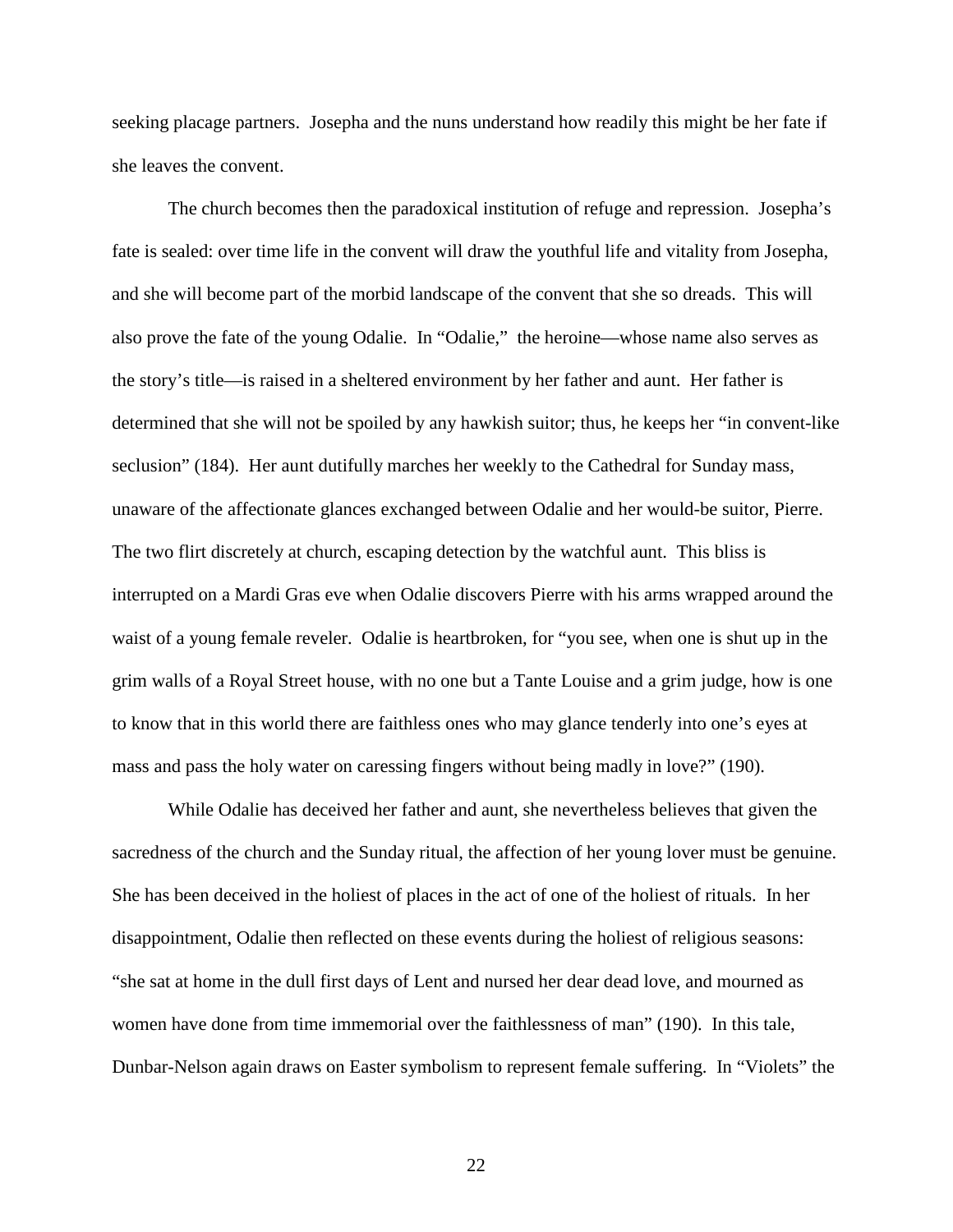story unfolds through the backdrop of the final three days of the Easter season, likening the heroine's suffering to that of the sacrificed Christ. For Odalie, the story's climax occurs through the backdrop of Lent, a period of religious sacrifice and reflection. Lent is a reminder to Christians of Christ's journey in the desert for 40 days and his triumphant emergence when this period of temptation and suffering ends. Odalie will not emerge triumphant, however. At the conclusion of Lent Odalie, unlike Christ who emerges out of the desert to take on the challenge of the world, does not emerge but rather retreats to the seclusion of a convent. Just as Josepha, Odalie responds to the threat of male deception and manipulation by escaping. Ironically again, while the church serves as an institution and edifice sanctioning the very male dominance they fear, it is the church to which these young heroines will flee.

With her depictions of Josepha and Odalie, as well as Miss Sophie and Tony's wife, Dunbar-Nelson weaves inextricable connections between unanswered female desire and white male authority. Again, it is in the fictional dialog sketch, "The Woman," in her first published collection, *Violets*, that Dunbar-Nelson more clearly wrestles with the question of woman's desire for independence and escape from domesticity. In the four short story sketches from the *Goodness of St. Rocque*, Dunbar-Nelson's heroines do not resist their prescribed gender role and place. Unlike the narrator in "The Woman," these heroines represent the more common nineteenth-century icon of the domestic female ripe for a male protector and provider. The failure of the men in these sketches suggest, however, that not only can woman not enjoy the worldly independence of man, but too often she is unable to bring to fruition those presumed innate desires of female domesticity.

Through her short fiction heroines, Dunbar-Nelson explores the shifting social world in turn-of-the-century New Orleans. She portrays a place where both secular and sacred structures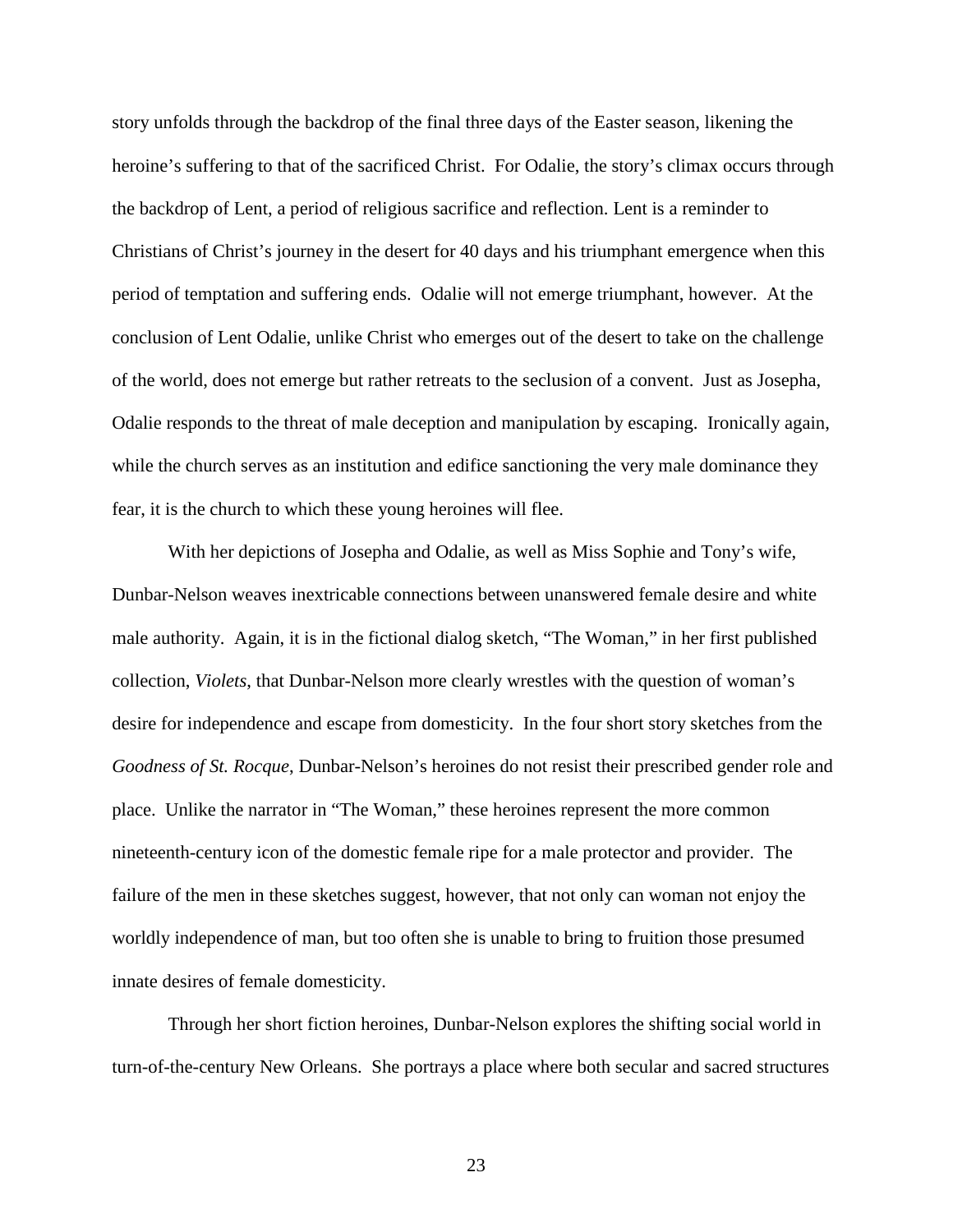leave women—even white women-- subject to the arbitrary, self-interested will of white male rule. These stories challenge prevailing sentimental and romantic depictions of the heroic white male, particularly the self-generated myth of the honor-driven white southern male. This myth becomes especially perpetuated at the turn of the century with the rise of lynchings. In the south, lynchings were often justified with the explanation that the post-emancipation era had resulted in the unleashing of black male brutes, who now, combed the countryside unchecked by law, free to sexually assault white women. With this threat on white female chastity, those who justified the heinous and brutal lynchings of black men throughout the south ritually explained their acts as chivalrous. With this argument, lynching was simply an expedient means for white men to restore order in the south and to protect white women. In Dunbar-Nelson's sketches, white women and near-white women find themselves threatened, but not by a black male presence. The conspicuous absence of clearly distinguishable black characters paves the way for her conspicuous critique of the self-proclaimed white male hero. The absence of black male characters in the tales eliminates the chance that the reader might vilify black manhood. The absence of clearly distinguishable black female characters eliminates the possibility that readers might see the stories of love and scorn as mere examples of the black jezebel<sup>[3](#page-24-0)</sup>. With their white or near-white heroines and their white male villains, these stories highlight the white male—not the newly freed black man—as the striking and immediate threat to white female virtue in the south.

<span id="page-24-0"></span> $3$  The jezebel figure was a trope often employed in post-war racist discourse to explain the significant numbers of white men in the south who maintained sexual liaisons with black women. These indiscretions were said to be the result of sexually permissive black women who were in constant pursuit of white men. The relationships were then the result of white men submitting out of weakness but not because the relationship had been initiated by them.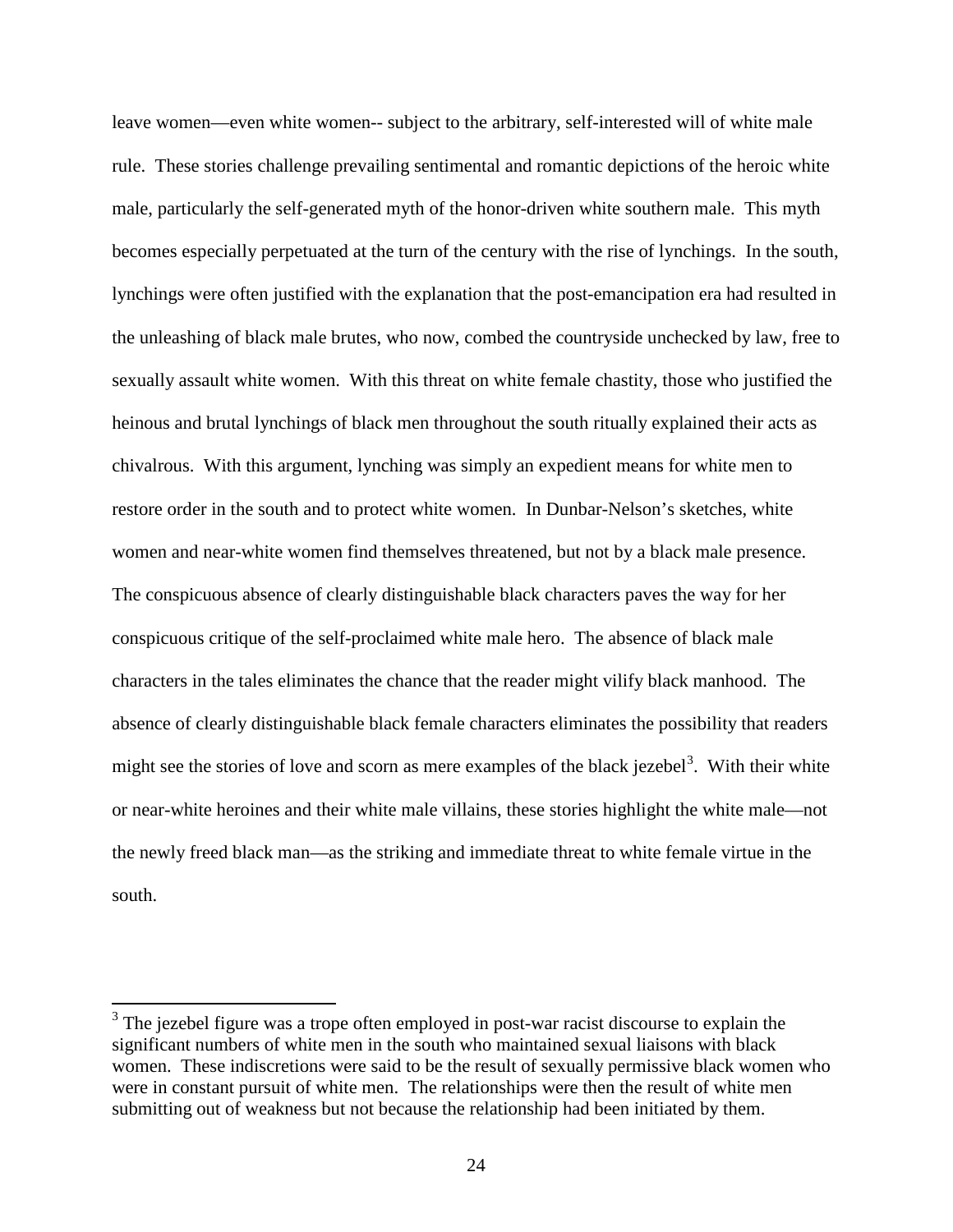In the gendered, Catholic-centered New Orleans in which they reside, Dunbar-Nelson's heroines cannot find material or physical security. They are betrayed by their white male lovers, leaving them alone or with the prospect of being alone outside the domestic world where they belong. For Miss Sophie, Mary, Josepha and Odalie, the church has proved central to their victimization. Through divine instruction Miss Sophie sacrifices herself in the interest of the lover who betrayed her, leaving her destitute and alienated. Miss Sophie exemplifies the economic destitution of women who must go out into the world to take care of themselves. Paradoxically, however, domestic space can prove no less harrowing for women. This Dunbar-Nelson illustrates through the household headed by the tyrant, Tony, and his ill-used wife. Mary lives in constant fear of Tony, even though he provides the means that keep her from having to make her own way in the streets of New Orleans. This provision ends, however, with Tony's death: church law, like secular law does not recognize common law marriage. Josepha and Odalie avoid a tragic death like Miss Sophie's, and they escape the horror of being turned out in the streets of New Orleans like Mary. However, they escape these horrible fates only by submitting to a fate whose horror is only less by degrees. At the height of their young lives, Josepha and Odalie turn away from the outside world and submit themselves to a life of isolation and misery. Josepha recognizes the likelihood that outside the convent she might fall prey to one of the many white men in New Orleans who establish unsanctioned relationships with Creole women. After being deceived by her lover over the holiest of sacraments, Odalie decides that the outside world is much too dangerous. Both women give their young lives to the church, ironically in exchange for protection from the practices that the church itself sanctions. As a narrative montage of late nineteenth-century New Orleans, "Little Miss Sophie," "Tony's Wife," "Josepha," and "Odalie" paint a world of overriding uncertainty and deception for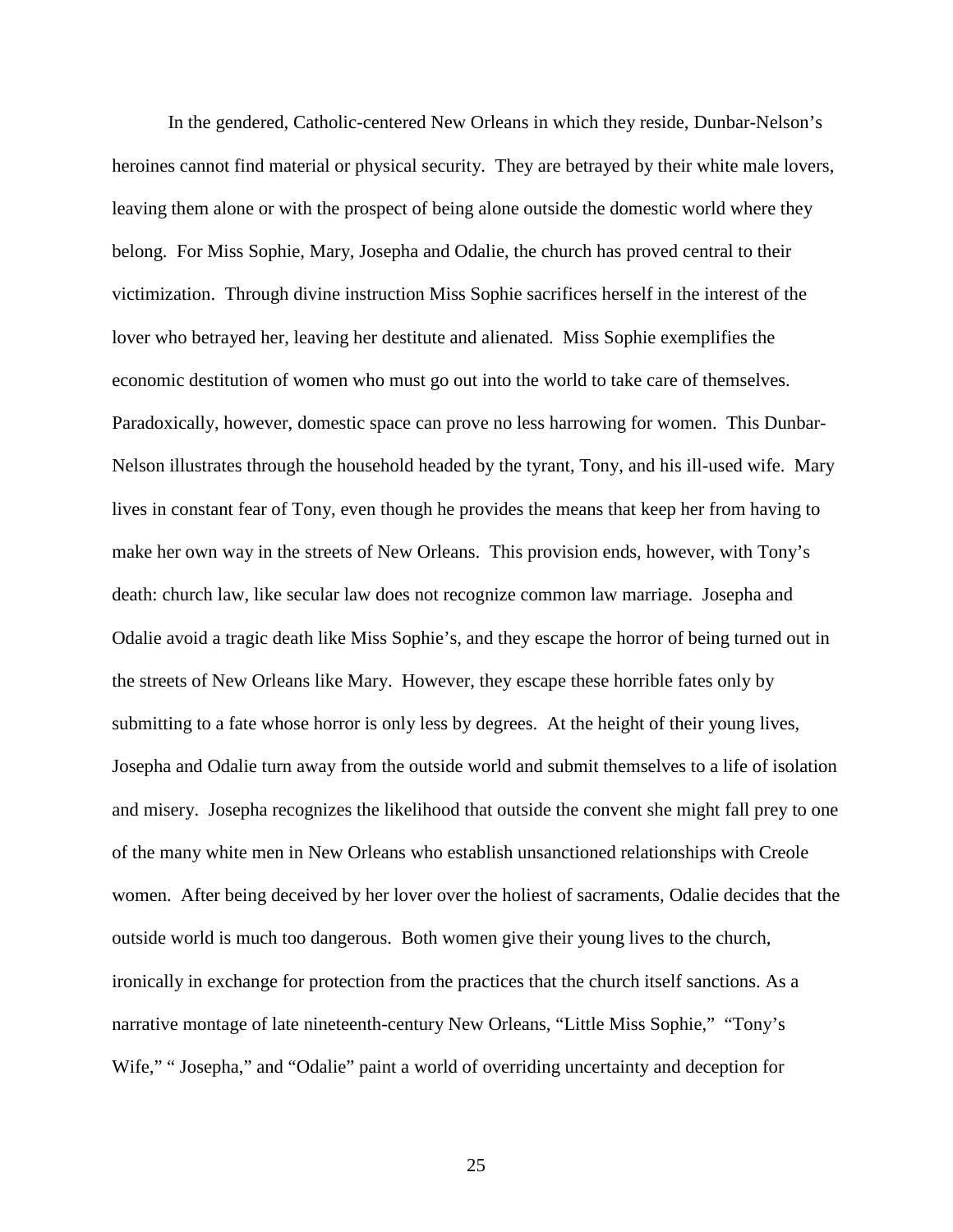women. At the heart of this uncertainty is not some outside force, but rather forces rooted in the history and culture of New Orleans. The church and a prevailing white male hegemony facilitate not only the repression of female desire for extra-domestic experience, but ironically repression of female desire for domesticity. In this narrative montage, Dunbar-Nelson's white male villains undermine the myth of white southern honor: instead of protecting white female virtue white men are themselves the most immediate threat to white female virtue and domesticity.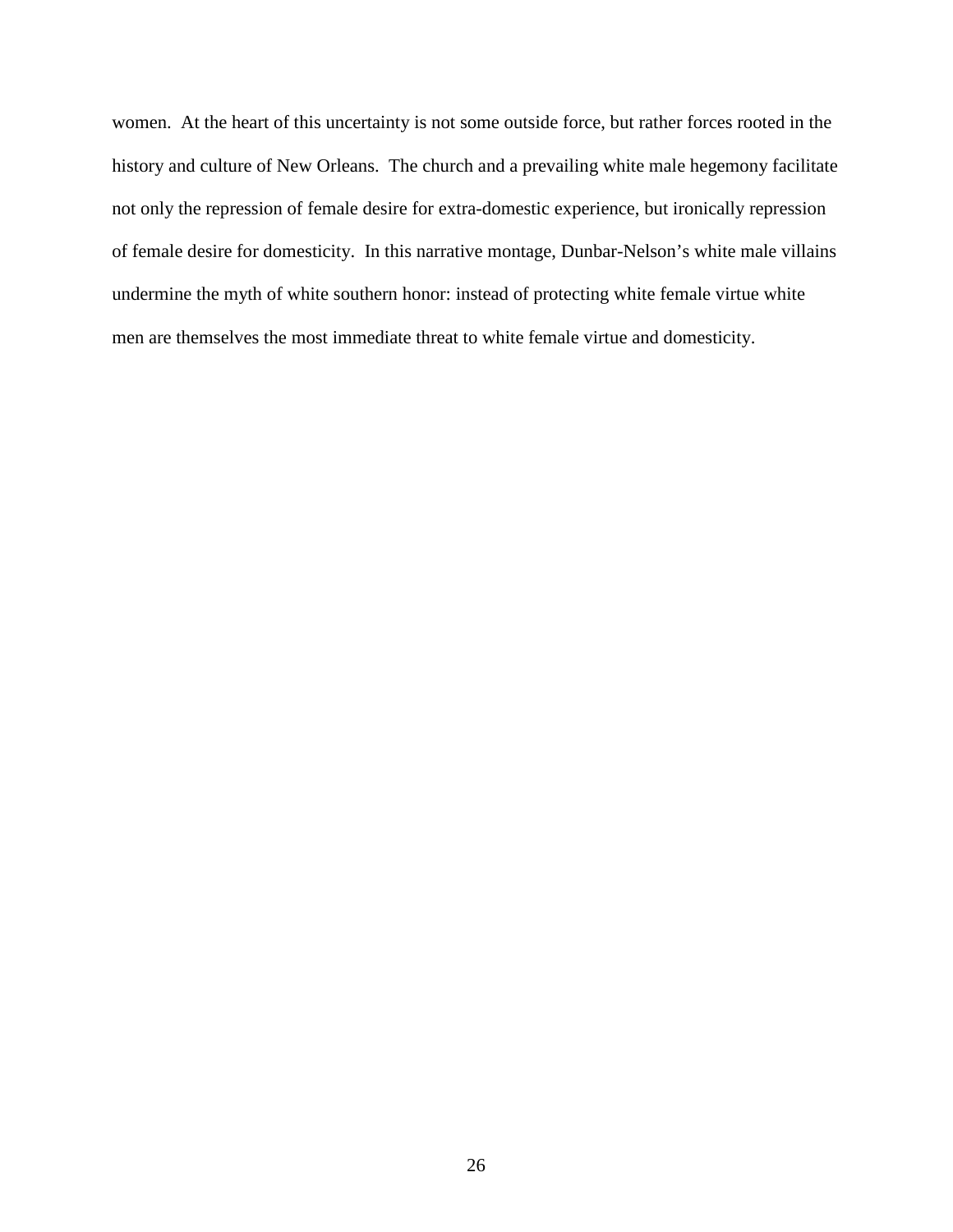## Bibliography

- Brooks, Kristina. "Alice Dunbar-Nelson's Local Colors of Ethnicity, Class, and Place." *MELUS* 23.2 (Summer 1998): 3-26.
- Bryan, Violet Harrington. "Race and Gender in the Early Works of Alice Dunbar-Nelson." *Louisiana Women Writers: New Essays and a Comprehensive Bibliography*. Eds. Dorothy H. Brown and Barbara C. Ewell. Baton Rouge: LSU Press, 1992. 120-38.
- ---. *The Myth of New Orleans in Literature: Dialogues of Race and Gender*. Knoxville: Univ. of Tenn. Press, 1993.
- Chireau, Yvonne, *Black Magic: Religion and the African American Conjuring Tradition*. Univ. of Cal. Press, 2003.
- Dunbar-Nelson, Alice. *The Goodness of St. Rocque and Other Stories*. 1899. In *The Works of Alice Dunbar-Nelson*. Vol. 1. New York: Oxford UP, 1988.
- ---. *Violets and Other Tales*. 1895. In *The Works of Alice Dunbar-Nelson*. Vol. 1. New York: Oxford UP, 1988.
- Fett, Sharla M. and Jeffrey Anderson. *Working Cures: Healing, Health, and Power on Southern Slave Plantations*. Chapel Hill, Univ. of North Carolina Press, 2002.

- Gowdy, Anne Razy. "Alice Dunbar-Nelson." Eds. Carolyn Perry and Mary Louise Weaks. Introd. Doris Betts. Baton Rouge, LSU Press, 2000. 225-30.
- Grandt, Jurgen. "Rewriting the Final Adjustment of Affairs: Culture, Race, and Politics in Alice Dunbar-Nelson's New Orleans." *Short Story*. 9.1 (2001): 46-57.

<sup>---.</sup> *Conjure in African American Society*. Baton Rouge: Louisiana UP, 2005.